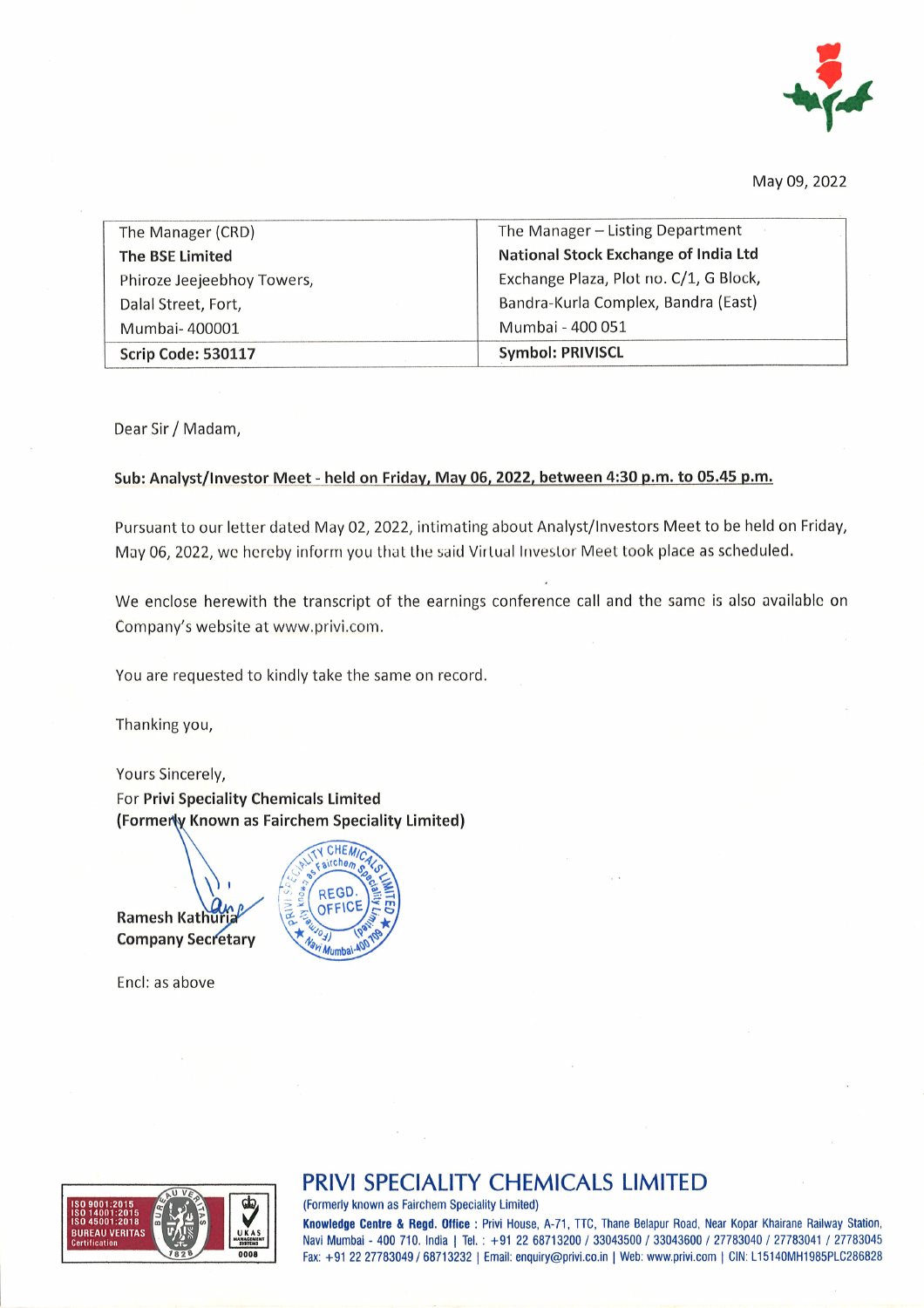

# "Privi Speciality Chemicals Limited Q4 FY2022 Earnings Conference Call"

## May 06, 2022





## **ANALYST: MR. SAURAV KAPADIA - ASIAN MARKETS SECURITIES**

## **MANAGEMENT: MR. NARAYAN IYER – CHIEF FINANCIAL OFFICER - PRIVI SPECIALITY CHEMICALS LIMITED**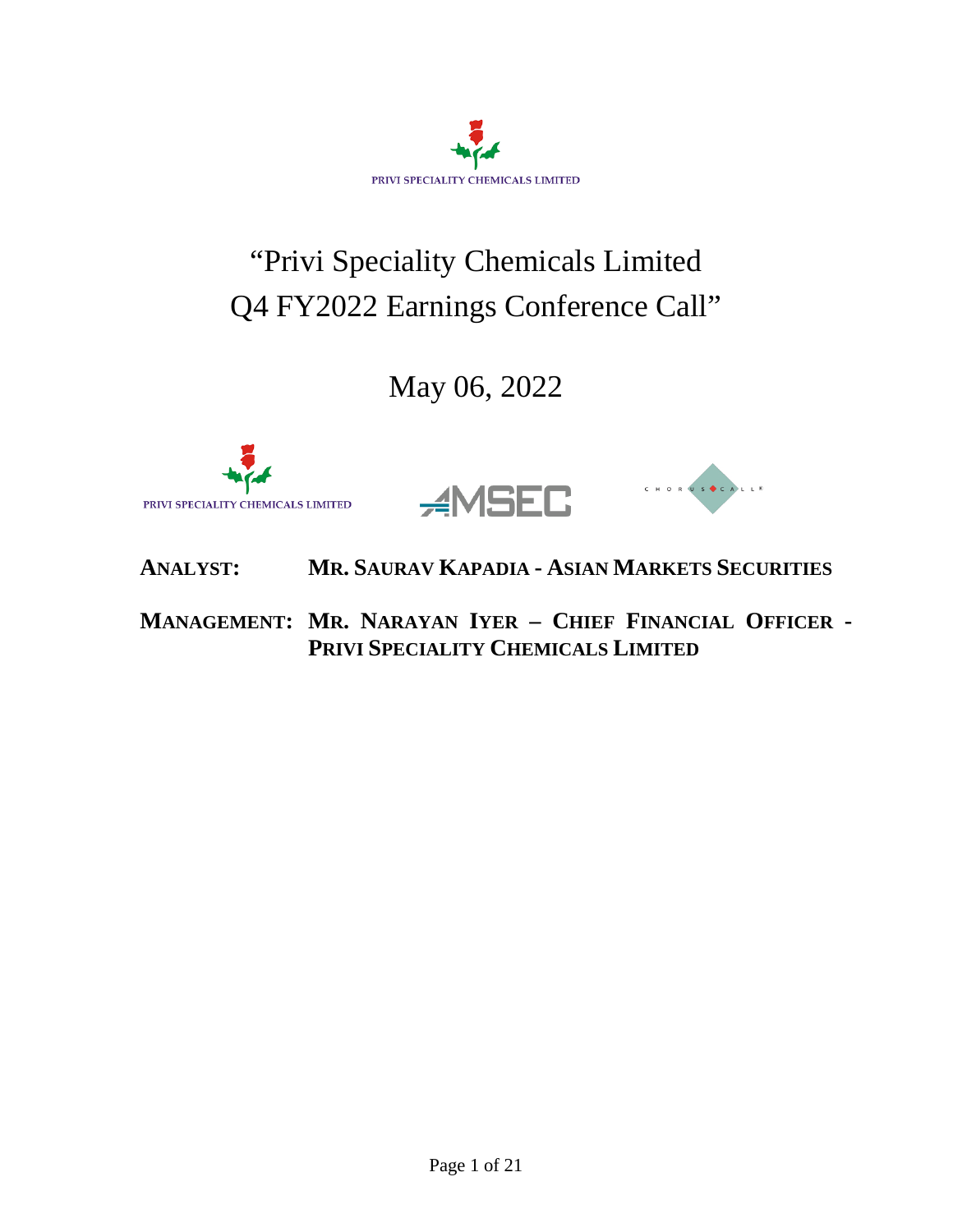

- **Moderator:** Ladies and gentlemen, good day and welcome to the Privi Speciality Chemicals Limited 4Q FY2022 conference call hosted by Asian Markets Securities Private Limited. This conference call may contain forward-looking statements about the company which are based on the beliefs, opinion and expectations of the company as on date of this call. These statements are not the guarantees of future performance and involve risks and uncertainties that are difficult to predict. Actual results may differ from such expectations, projections, etc., whether expressed or implied. Participants are requested to exercise caution while referring to such statements and remarks. As a reminder, all participant lines will be in the listen-only mode and there will be an opportunity for you to ask questions after the presentation concludes. Should you need assistance during the conference call, please signal an operator by pressing '\*' then '0' on your touchtone phone. Please note that this conference is being recorded. I now hand the conference over to Mr. Saurav Kapadia from Asian Markets Securities Private Limited. Thank you and over to you Sir!
- **Saurav Kapadia:** Thank you. Good evening everyone. On behalf of Asian Markets Securities I would like to welcome you all for 4Q FY2022 earnings conference call of Privi Speciality Chemicals Limited. From the management we have with us Mr. Narayan Iyer, Chief Financial Officer of the company. We shall start the call with the opening remarks from the management and then we will move to Q&A session. I now hand over the call to Mr. Iyer for his opening remarks. Over to you Sir!
- **Narayan Iyer:** Good evening. This is Narayan Iyer, the Finance Head from Privi Group, and a warm welcome to all our investors and all participants on this call. To give a brief with regard to the performance of Privi on the year that has gone by that is the year 2021-2022, we have been able to achieve a consolidated sales of about 1402 Crores prima facie everything comes from the aroma chemical space, and the volume that we achieved in this year was about 29432 metric tons. This in comparison to the earlier year where we were able to do a sales of about 1276 Crores, the volume was about 29337 metric tons. So volume wise we have hardly grown about 0.32% as compared to last year and value-wise by about 9.81.

Just as a reminder to most investors though everyone is aware, we lost almost about a month's sale due to the flood at Mahad where our factory and our operations were closed for more than three, three and a half weeks. So that is a segment wherein we lost some of the volumes, and second because of the ongoing pandemic and the Government of India and especially Maharashtra government and to some extent Gujarat government had also banned the use of oxygen supplies to industries due to which most of my Capex there has been a delay in completion and hence in the financial results that have been uploaded yesterday, both in the stock exchanges as well as on my website, you will see that there is a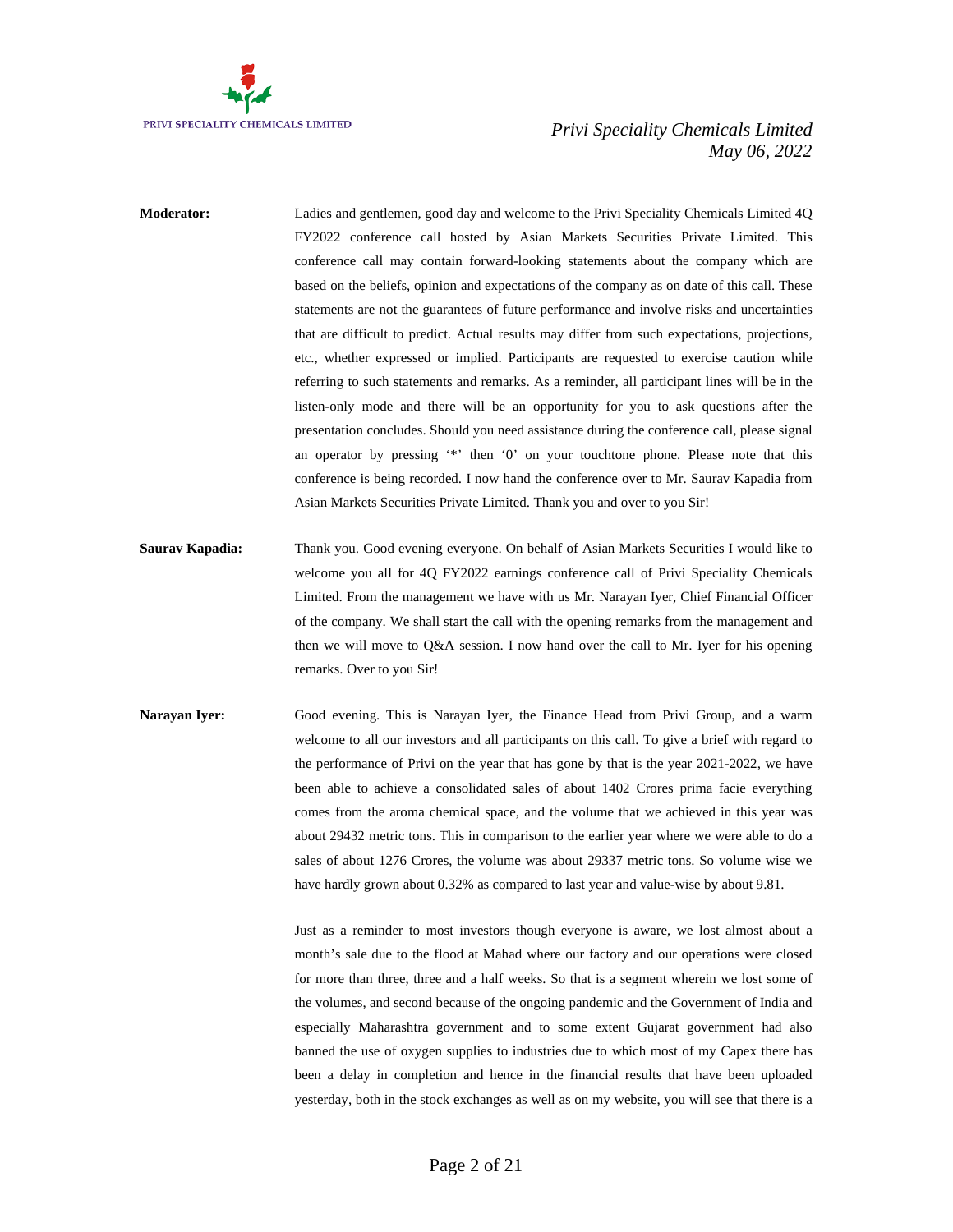

huge amount of CWIP that is capital work in progress still lying around because our date of completion for our two main large projects which consists of camphor at unit 2 in Mahad and the Galaxmusk project at unit 6 in Jhagadia, Gujarat are still to be completed. We expect both the projects to be completed positively by this quarter and some revenue or some sales to start from July 2022 onwards. Broadly the turnover and sales has been more or less with what we thought about that we will be able to achieve except that we faltered on completion of the projects and profit wise also we would have been much better off than what is appearing today to you of about 131.36 Crores prior to the exceptional item and 136.65 Crores of post the exceptional item and exceptional item is nothing but the insurance money that we were able to get in this quarter from the insurance settlement, but to the fact that there were two main increase in our input costs, which actually to some extent derailed our profitability statement. One, the freight expenses which as most of you are aware are continuing to be on the rise and there has been no control, availability of vessels and containers and ISO tanks has been a big, big, big, challenge for us and I think it is most of the exporters as well as importers. If I had to do a like-to-like comparison between what the expenditure or what the cost was in 2021 and what it was in 2021-2022, the company has almost lost on account of the higher prices of the freight expenses both for exports as well as imports an amount of 50 Crores were spent higher and due to the coal expenses going up, we almost ended up paying close to about 20, 22 Crores higher on the coal front. So had this been on more like an apple-to-apple comparison between last year and this year our profitability could have been possibly better. So this is on the P&L that I would like to give an opening comment or an opening remark.

Second a remark on the balance sheetbefore I hand it over to you all. Do not get perturbed by the inventory level which is high. There are two counts on which inventory has gone up, one the delay in completion of the three projects Prionyl, Camphor and Galaxmusk, which as per schedule was something to happen between October to January, which is still not yet happen with regard to Camphor and Galaxmusk and Prionyl has just started. Being imported items there is a lead time so some of the inventory has got piled up on account of these two products also. Second because of the continued freight problems, there is a long gestation time of the vessels coming in and vessels going out, sometimes most of the vessels are offloaded in transshipment bases and everything and hence you will see in my financials our GIT number goods in transit both on account of the raw material imports which we import worldwide and as well as the GIT on account of the finished goods or the sales, these numbers have also gone up thereby pushing up our inventory level in this year on March 2022 to as high as 562 Crores or so. However, we are confident that with the starting of the two projects Camphor and Galaxmusk where some other inventory have got piled up, we will be in a better position to utilize this and by December and more so by March 2023 you will see that Privi's inventory will be back to where it used to be on the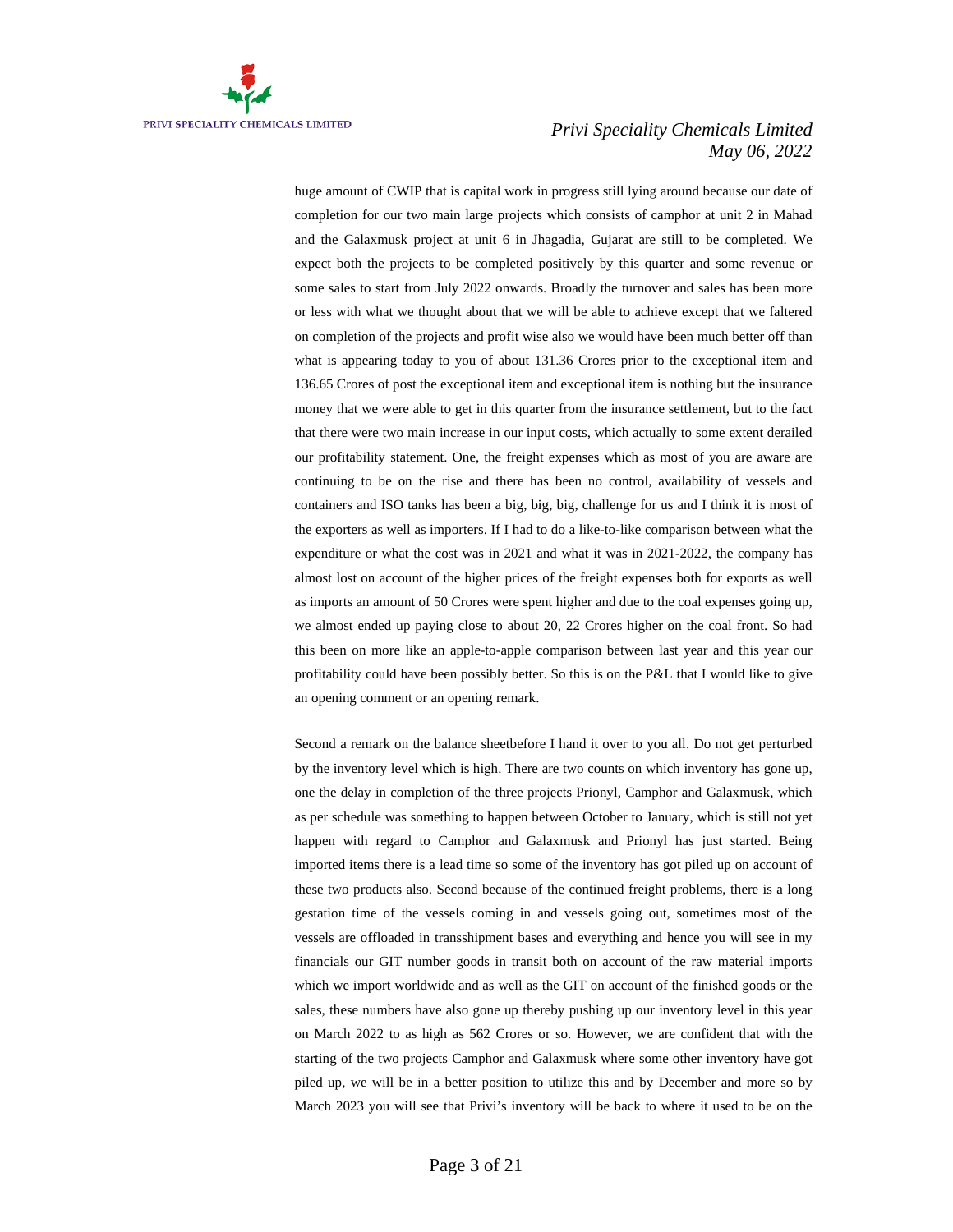

factory front of about two and a half months and on GIT, because now GIT is something that I will have to live with especially when we are complying with Ind AS norms. So that may continue to be in the range of about 30 odd days or so. So inventory level will remain at about 105 to 110 days and due to this higher inventory and also that the working capital cycle getting a little bit strained because of the circulation of money within the system globally as most of the global economies are finding a little bit of a recessionary trend and inflationary trend in fact basically, we find that money is hard to come about and due to which my borrowings on the working capital front has also gone up in comparison to the previous year because it is all lying within the system, within the inventory, within the payables, within the receivables, etc.

As far as the term loans is concerned, term loans was something which was approved and which was indicated to all the investors as well as to the board and to the shareholders, because it was mainly on account of completion of the three ambitious projects that Privi had embarked, so those money have been utilized for such Capex. Do not worry, there is a good potential in Privi as we go into 2022-2023 with these projects to be completed. Yes we are a little cautiously optimistic in this year mainly because of the continuing pandemic situation, the war still not giving any sort of a trend of being completed or near completion because we still really do not know which way the war situation is going to pan about and many of the economies like US, Japan they are all already into a high inflation, Argentina as an economy has really come down and we do have some concerns on the Latin American markets also apart from Argentina. So keeping all that into the account, Privi as a company are cautiously optimistic in this year. The reason of being cautiously optimistic is we are optimistic because till the time mankind would like to continue to have a bath and like to smell good and you know keep washing clothes as you all are aware 90% of my products that we manufacture are used in this segment. So that is why we always feel that our products, the main products on the pine space and some on the phenol space is to some extent recessionary proof. Yes, the specialty chemicals is something which thrives when there is always a feel-good factor around the global economy and we expect this trend to reverse maybe in about three to six months time. So on that opening remark, I hand it over to the investors and to Saurav from AMSEC to take the meeting ahead.

- **Moderator:** Thank you very much Sir. Ladies and gentlemen, we will now begin the question and answer session. We have the first question from the line of Manish Gupta from Solidarity. Kindly proceed.
- **Manish Gupta:** Thank you for the opportunity Sir. I had three questions. My first question is that you talked about the pressure on raw material prices and freight and coal, I would like to understand what are the dynamics of your business i.e. that the steep increase you have seen in input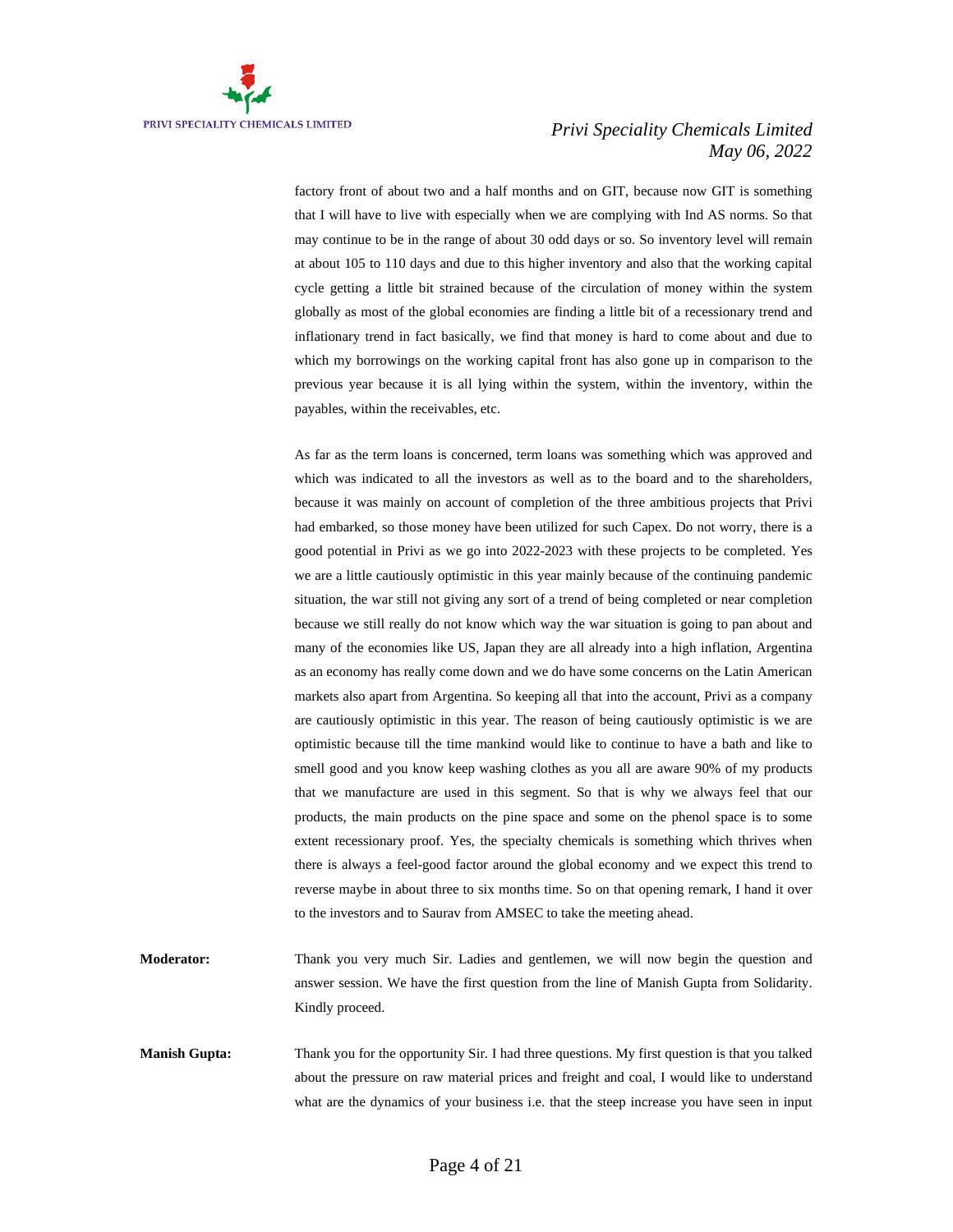

prices and logistics costs, over time can you pass these on to customers to protect your margin or is this something that you will have to bear, that is my first question.

Narayan Iyer: You want to reply to your first question.

**Manish Gupta:** I can give you all three so whatever works for you.

**Narayan Iyer:** As far as the freight is concerned and the steep prices that is going around. When the freight prices on the inputs is concerned in fact that means when I am importing raw material and my basic imports are the pine based raw material and all this pine based raw material we buy at x works basis which means the entire freight and freight logistics is borne by Privi and not by the supplier. So this keeps changing on consignment-to-consignment basis of late because no one is ready to enter into long-term contracts on the freight expenses. As far as the exports is concerned or my sales is concerned once again where we used to have long-term contracts of six months or one year with most of the freight forwarders and the logistic company, we find that the last one year starting from January 2021 onwards most of these companies are not agreeing to a long-term contract or to a fixed price because they themselves are not aware as what could be the logistic cost or what could be the expenses that a company who is owning the vessels are going to charge to them. However, when we entered into annual contracts for our global customers last year as well as in the current year we find that our prices are fixed even for the freight. Previous year none of the customers were ready to give us the increase in the freight expenses though we went back and we had suggested about this logistic expenses being very, very high. This year when we entered into contracts in the month of October, November, December based on whatever was the freight then available in the market, the rates, on which we added about 5% to 7% thinking that this would be the top and beyond that it will not happen we find that after the month of November and December and more so starting from February and March with the war coming in and subsequently China and Shanghai and all this being under lockdown, the freight expenses still continue to be on the rise and in such a situation it is, very difficult for us to get back to the customers especially those customers where we are having an annual contracts or a six monthly contracts that these customers will not come back to us and allow us that extra freight expenditure. So it will be difficult for us though we will try our best whenever the half yearly contracts or the annual contracts get renewed or is in the position of renewal, we do get freight expenses a little bit from the customers. I hope I have been able to clarify on the freight and that is what I wanted to ask you.

**Manish Gupta:** Yes. So what I take away paraphrasing what you are saying my understanding is you are saying that a portion of the inflation in freight you can perhaps recover with a time lag that is what I hear you say.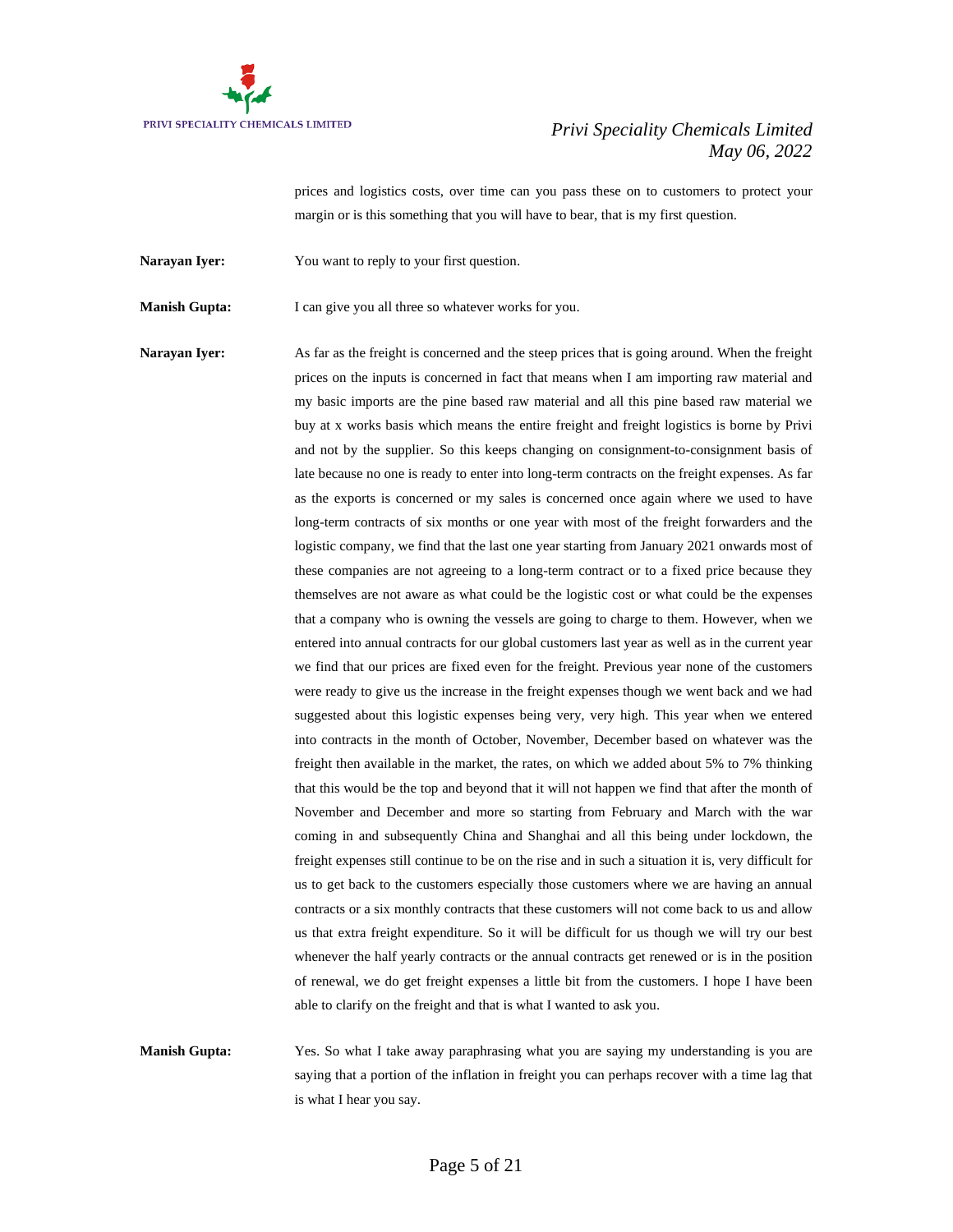

| Narayan Iyer:        | Absolutely.                                                                                                                                                                                                                                                                                                                                                                                                                                                                                                                                                                                                                                                                                                                                                         |
|----------------------|---------------------------------------------------------------------------------------------------------------------------------------------------------------------------------------------------------------------------------------------------------------------------------------------------------------------------------------------------------------------------------------------------------------------------------------------------------------------------------------------------------------------------------------------------------------------------------------------------------------------------------------------------------------------------------------------------------------------------------------------------------------------|
| <b>Manish Gupta:</b> | My next question is that we have been doing a lot of work in biotech and we have a pilot<br>plant and all that. Based on what you know at present and of course these things are still<br>evolving by when do you think that we can commercialize our first biotech product.                                                                                                                                                                                                                                                                                                                                                                                                                                                                                        |
| Narayan Iyer:        | Well with the way in which it is progressing and as you know biotechnology is something<br>that you can see a success today or you can see success maybe three to five years or no<br>success also. But having seen the trend and the research and at the minuscule pilot and now<br>in the main pilot we expect these things to give us a positive output and we should be ready<br>to start commercializing thereafter after getting the results and the yields somewhere from<br>2024, 2025 onwards.                                                                                                                                                                                                                                                             |
| <b>Manish Gupta:</b> | So are you saying that we should see first revenue of this in fiscal year 2024-2025.                                                                                                                                                                                                                                                                                                                                                                                                                                                                                                                                                                                                                                                                                |
| Narayan Iyer:        | The first revenue may come about in 2025-2026. I am saying that we will have to<br>commercialize this in 2024-2025. Now we are at the pilot scale. So once the pilot at a 1000<br>kilo level gets succeeded or at a 100 kilo level of output gets succeeded that is when we<br>then try to commercialize such biotechnology products for which we may require some<br>Capex amount and post receiving the Capex amount it takes about a year to 15 months to<br>set up any Capex in the aroma chemical space whether it is a synthetic aroma chemical or a<br>natural biotechnology aroma chemical and that is the reason that I said that we could<br>probably see commercialization happening in 2024-2025 and the first bit of revenue coming<br>from 2025-2026. |
| <b>Manish Gupta:</b> | And my last question is that in the last call I think you published a very nice presentation<br>about all the products that you were working on and how those would give you your<br>revenue over the next couple of years and I think you mentioned that the target was roughly                                                                                                                                                                                                                                                                                                                                                                                                                                                                                    |

- revenue over the next couple of years and I think you mentioned that the target was roughly 3000 Crores in three years and then 5000 Crores after that. So what I wanted to understand is that do we have development right now which will get us from 3000 to 5000 or these are products that we will identify or are these products already in development, which is why you have the confidence that these products will take you from 3000 to 5000, new product.
- **Narayan Iyer:** We do have about three or four such products which is in the pipeline, which will help us and entail us to take from three to five and some of the other products are being developed. A few products we are looking from the biotechnology space also that could add to the bandwagon in fact and at the research level currently our company is working almost in eight different products. So if the research succeeds on these eight products all in the main space and main segment of the aroma chemicals we then take it up to the pilot level and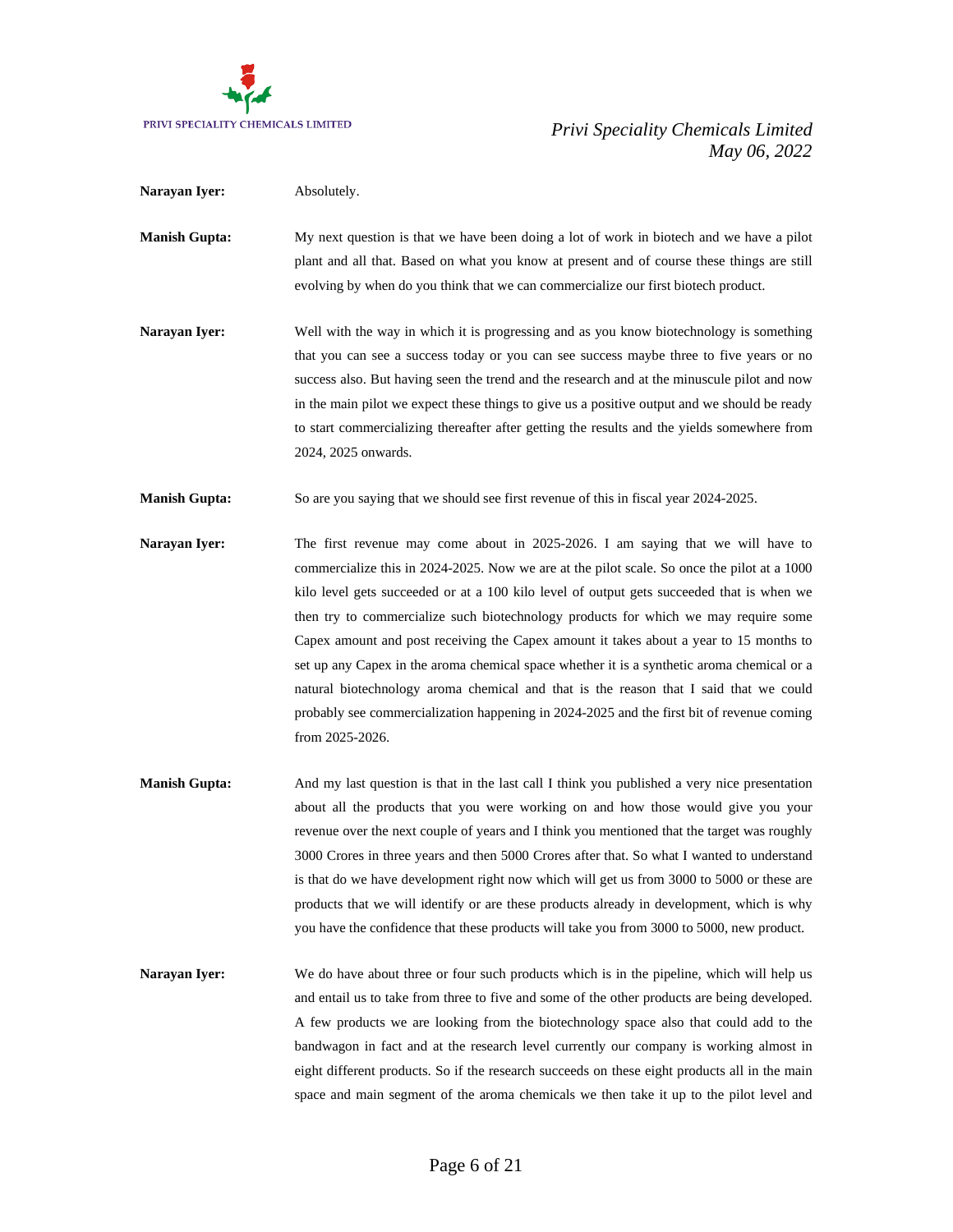

post pilot is something that we will be going in for the commercial plan. So seeing our trend of the past and how we have been increasing our basket of products as you know Privi from about a couple of products way back long back ago about 25 years ago, today we are almost at 74 different products of aroma chemicals that we are selling. We do expect and keeping that same trend getting about three, four, three, four, new, new products in most of the years it can all click in one year or it clicks in about equal tandem but confidence is definitely there that the R&D team really strives well to ensure that we get newer products and as well as ensure that the yield and process improvement on the existing products also happen about which helps us safeguarding our margins as it has done in this quarter as well as the quarter earlier because if you see that most of the raw material prices there has been a spike. However Privi's margin on the RM to the sales we continue to be at the same level of about 59.6% to 60% you would not see any change though the input costs have gone up it is only on account of the yield and the R&D inputs which helped us safeguard our margins in this year. So to keep it easy, yes we have products on the pipeline and we expect these products definitely to help Privi move from the 3000 what we expect to do in about next three years to keep a vision and make us move steadfast towards the 5000 Crores mark.

**Manish Gupta:** I had a few other questions but I will come back in the queue to give my colleagues.

- **Moderator:** Thank you. The next question is from the line of Pratik Singhania from SageOne Investment. Kindly proceed.
- **Pratik Singhania:** Hi! Sir, thank you for allowing me to ask questions. My first question is with respect to the growth for this current quarter. So we grew by around 7% Y-o-Y and this was a function of a realization growth. So is it right to conclude that there was no volume growth in this current quarter.

**Narayan Iyer:** That is correct, this quarter we done a volume of about 7600 metric tons.

**Pratik Singhania:** And for FY2023 what kind of a volume growth would you guide in terms of the overall business given the new capacities are coming up.

- Narayan Iyer: Broadly we expect on the volume front to go up by about close to 15% to 18% growth on the volume, which means I am talking that from the 29432 tons that we have achieved, we may inch towards the 35000 ton mark.
- **Pratik Singhania:** And given the spike in raw material prices so like April and Q1. So basically when we were speaking say after the Russian Ukraine war that what is the status. So it was sounding as if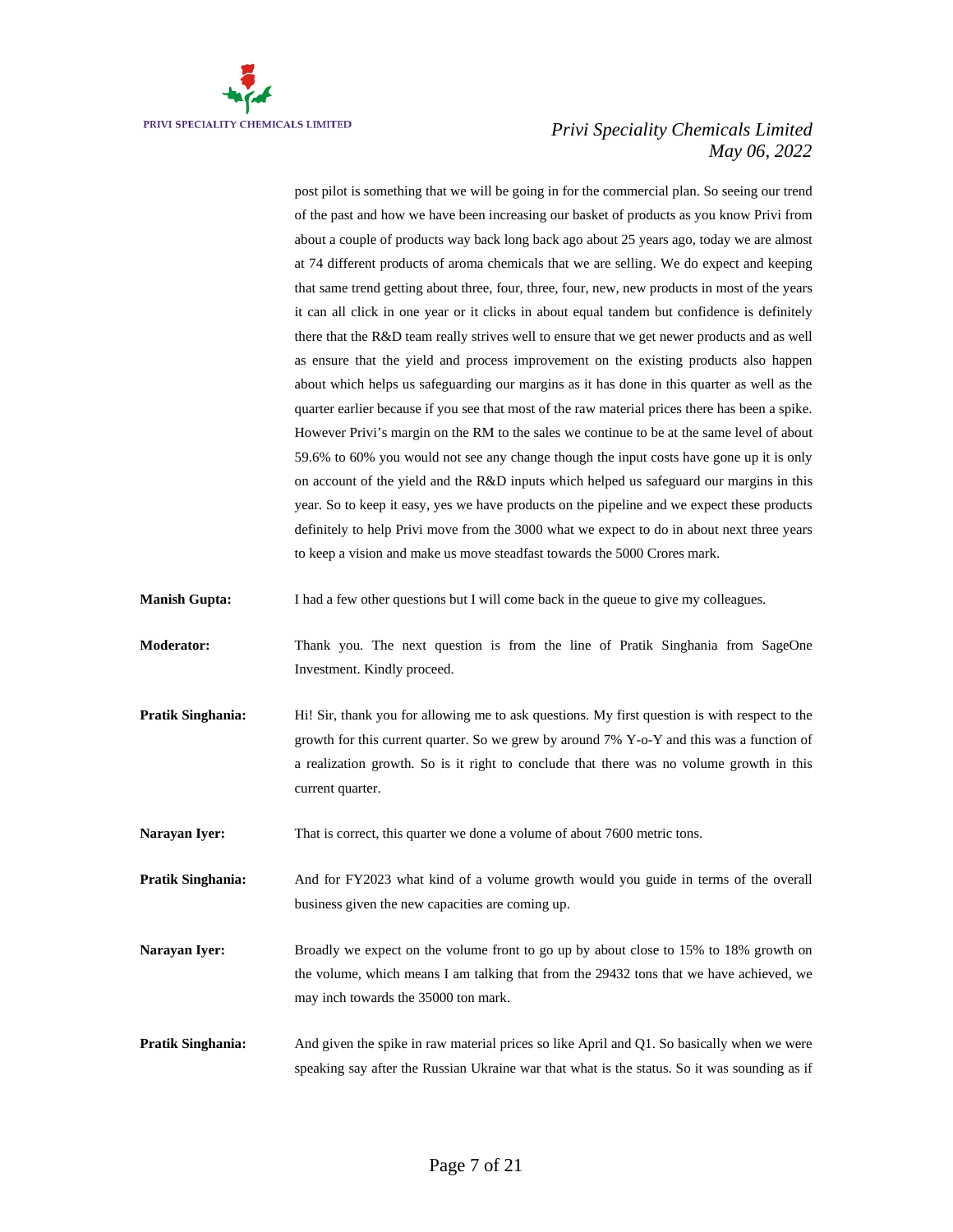

Q1 would be much painful as compared to Q4. So do we expect this gross margin to have a dent in Q1 given the current trend in April?

**Narayan Iyer:** Q1 there may not be so much of a dent reason being most of the pine based material that we procure has a very long gestation time of sailing. So it takes about three months to four, four and a half months by the time it is dispatched and it is actually coming to the factory and then from the factory it gets consumed in the production process. So you may see partially getting dent in this quarter because the higher prices of CST which comes about from the dispatches that start happening from 1st of January most of the raw material prices have gone up. All that will start getting effected into my financials more so from May end onwards that there could be partially a dent, but most of the dent may start rolling from the second quarter and we hope that the spot market and the second quarter price revision we will be in a better position to offset the increase in the raw material prices.

- **Pratik Singhania:** And whatever contracts are coming for renegotiation as of now, all those contracts are you trying to do a contract or you are trying to sell now more of on a spot market basis so that most of this freight cost and everything gets settled in that sense.
- **Narayan Iver:** Pratik no, we normally continue to be in that 65% to 70% of contractual sales and balance 30%, 35% is something which we sell in the spot market because we do not want contingencies to be kept on our volumes also because if in the spot suddenly there is no demand we will be out of business. So we continue with our 65/35 pattern of contract to spot.
- **Pratik Singhania:** Because see logistics and freight cost and all this input cost many other companies have also faced similar issues. But many of them because of their contract is in such a manner or the price hikes is in such a manner that they have been able to protect the margins see given we are into such a niche chemistry wherein we make N minus 6, N minus 8 and in some cases up to N minus 10, N minus 14 as well right. So given that we expect the company to, if not maintain at least to have a lesser dent onto the EBITDA margin. So all these factors like freight cost obviously input freight is not in your control but whatever is a freight towards the output at least over there like you can have some kind of a formula or a pricing which is fair to the client as well as our company.
- **Narayan Iyer:** Pratik noted the concerns we will see how best we could manage the customers and the customers contracts keeping your inputs what you are giving and in fact.

**Pratik Singhania:** Sure Sir, thank you so much for allowing me.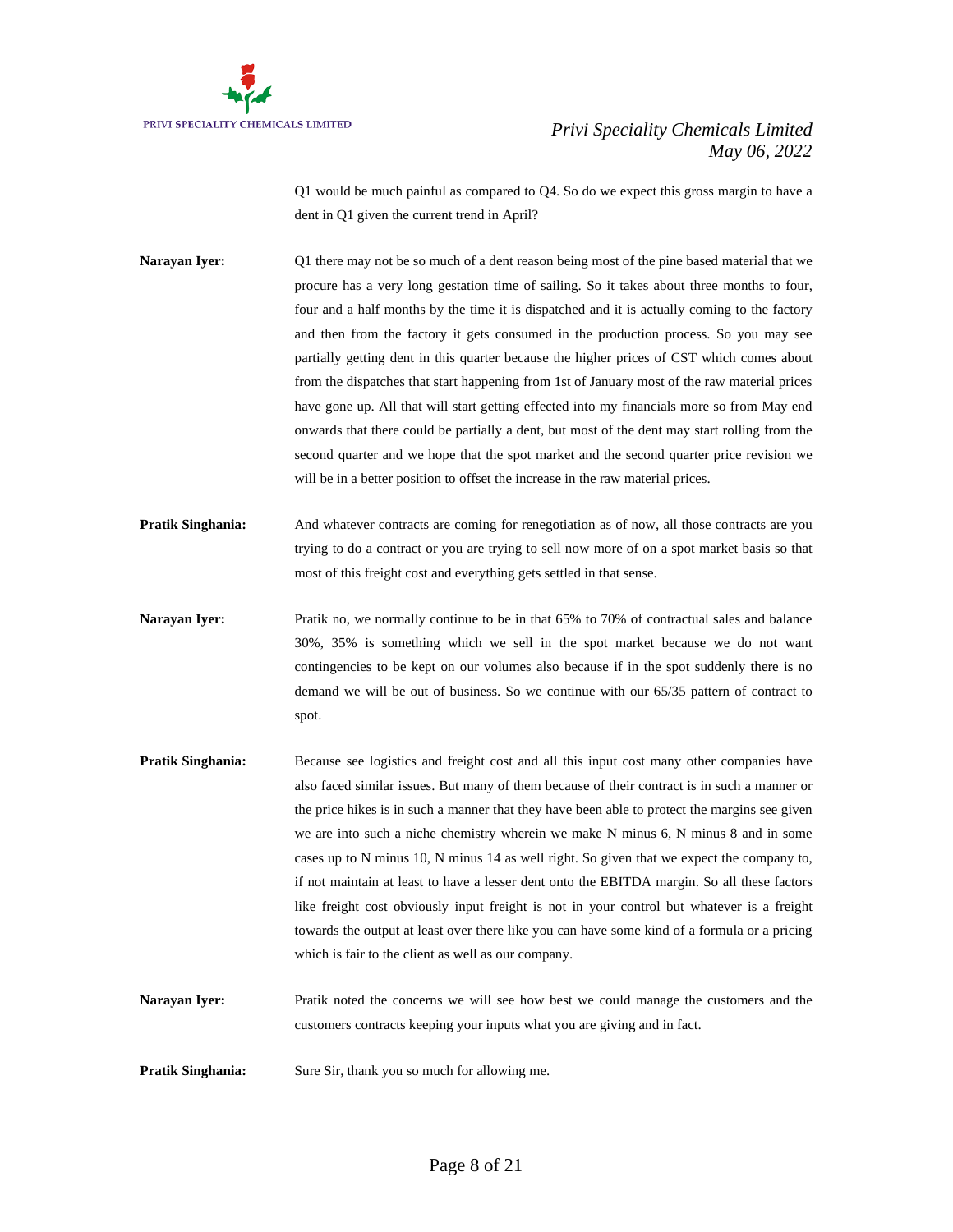

- **Moderator:** Thank you. The next question is from the line of Dipan Shankar from Trustline PMS. Kindly proceed.
- **Dipan Shankar:** Good evening Sir, and thanks a lot for the opportunity. Firstly wanted to understand during the last call we have discussed about price increase to be taken up during Q4. So what is the quantum of price increase and has that been fully incorporated during Q4 or some effect to be visible in Q1 also.
- Narayan Iyer: No, all my multinational companies where we enter into contact that is on the calendar year basis and all such contracts which are started from January 1, 2022, the sale prices that we are doing on the contractual quantities and volumes are with higher prices and these higher prices range between 5% to 8% depending on the segment and the product that each of these customers are looking at and it also differs from customer-to-customer and it depends on the volume of off take from each of the customers that is why if you see if you do an analysis and I have done some analysis because a few investors had also sent me some mails asking for the analytical thing. There has been a prima facie an increase in the price to the extent of 6% on the sales that we have done in this quarter as compared to what average price that we were doing for the first nine months or so. So it means that the increase in the sale price has also helped us to augment some of the higher costs of the inputs where we were able to off take it and getting better prices in fact from the customers.
- **Dipan Shankar:** And secondly are we seeing more disruptions in terms of CST supply and is the prices now being stable or it is still on the rising mode.
- **Narayan Iyer:** So CST prices mostly are all contracted and there is a back-to-back contract in the sense because these CST suppliers basically the CST for them is a byproduct it is not their main product and for them it is a hazardous chemical where they do not want it to be stored too long within the paper mills where this is actually coming out of the paper pulp crushing process. So their main concern is to ensure that it comes out of the process and it goes out of their factory at the earliest. Prices for all the CST that we have entered into contracts, they are more or less firm, it does not change every month or every two months, but it is definitely in place for the six months or one year the prices remain fixed, but yes, as we keep going in for newer contracts because CST contracts are not fixed that it will only be happening 1st of January or 1st of April or 1st of July. It happens depending on the tender floated by most of this paper mills to various CST consumers across the globe. So this can start any time, it can start in May, it can start in July. So we keep bidding for these contracts and at the time of bidding the contract is when we know what the current CST prices looks like in the market and accordingly we bid basically based on the market conditions then. As far as CST disruption is concerned now the Caspian Sea or the sea on the Scandinavian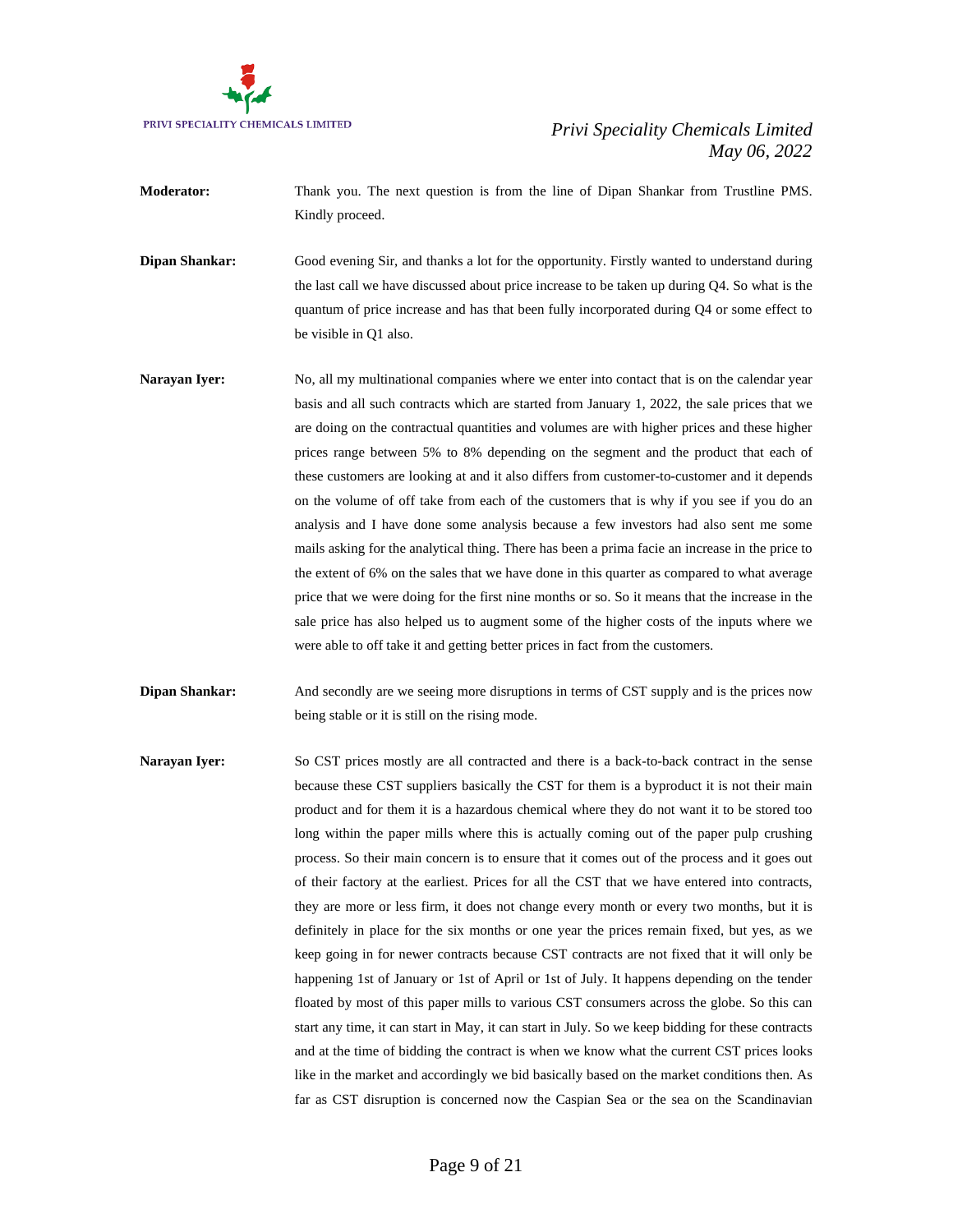

countries is open for movement of the goods apart from the essential goods which I was happened to see in one of the few investors when I had some investors meet. So now it is open we feel that the so-called CST flowing from the Scandinavian countries to India that situation could improve. Having said that all this is anyway appearing in my goods in transit. So we as in Privi have not been really affected because of the war as we have a good amount of inventory of the CST both from the Scandinavian countries as well as from US and Canada.

- **Dipan Shankar:** So lastly this increase is expected in the CST prices. So mostly will see the impact from Q2 to Q3 or Q3 itself.
- **Narayan Iyer:** That is correct Q2 and Q3.
- **Dipan Shankar:** Okay sure Sir. Thanks a lot and all the best.
- **Moderator:** Thank you. The next question is from the line of Chintan Patel from Satco Capital Markets Limited. Kindly proceed.
- **Chintan Patel:** Yes, Sir, thank you for the opportunity. Our topline declined by 4.5% on a sequential basis what is the reason behind of the subdued topline numbers.
- **Narayan Iyer:** It is a decline you are saying over last year.
- **Chintan Patel:** On a sequential basis, on a quarter-over-quarter basis in Q4 FY2022.
- **Narayan Iyer:** Okay you are talking about Q3 and Q4 is that what you are trying to tell me.
- **Chintan Patel:** Yes.

**Narayan Iyer:** That is basically because post the war getting declared most of the Europeans have really not been taking in the volumes and spot market also it became a little bit wait and watch sort of a situation and as you are aware that Latin American economy is really getting worse day in, day out. So it was also a conscious decision on our part not to supply too much of materials to the Latin American markets especially Argentina as an economy as all of you are aware is completely bankrupt and is really on the verge of a huge inflation and we found that even the Europeans who normally take in a little bit extra volumes during this period now there has been a dip as far as basically on account of after the war coming in we find that their off take in the month of March has been much lower. So these are some of the reasons for the last quarter sales coming down and one more reason is that the company has migrated from an Oracle system to an SAP system. So in the month of March the last five,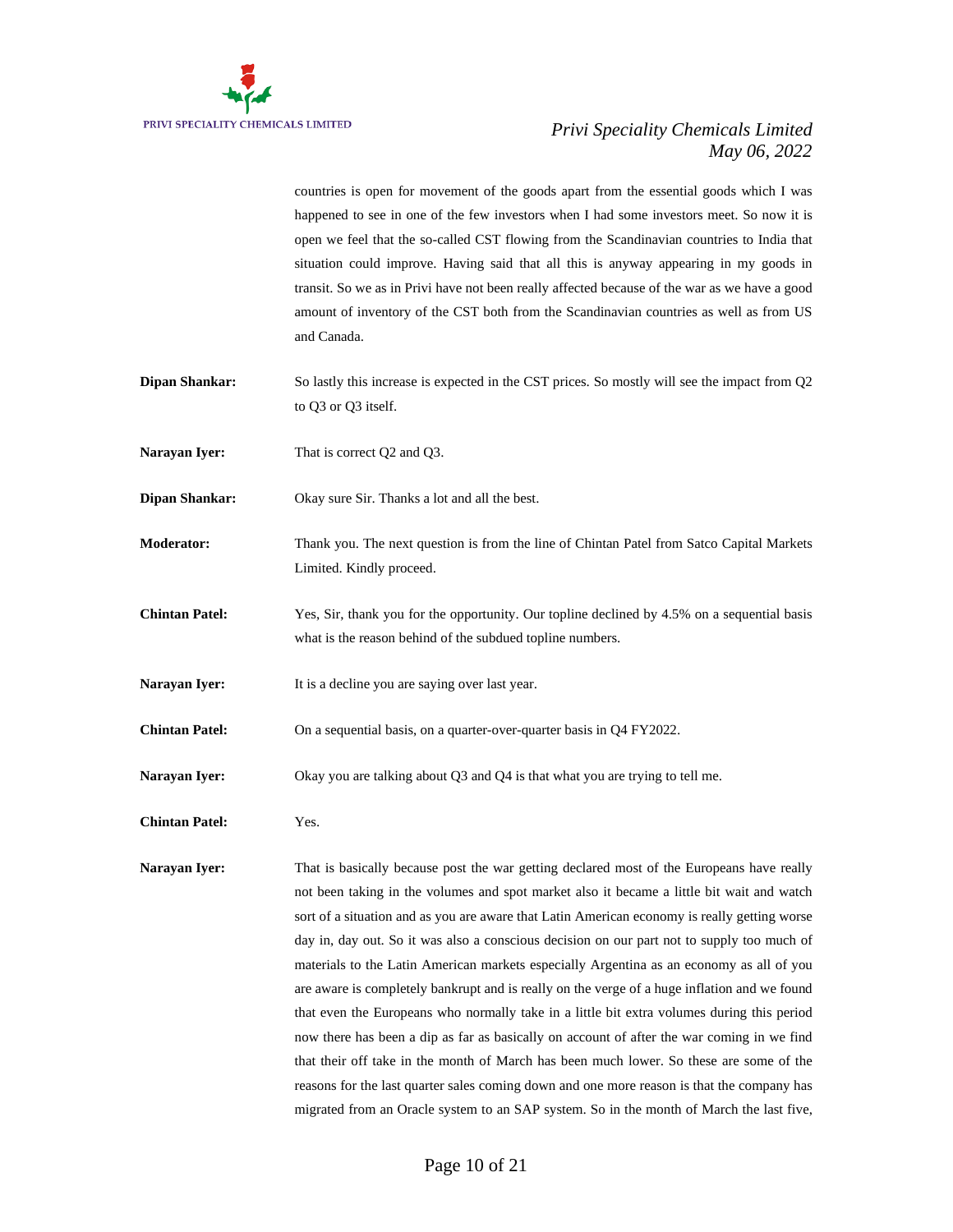

six days we actually closed the system a little earlier for smooth migration from Oracle to SAP. So that could also possibly have led to the reduction in the overall sales from Q3 to the Q4.

**Chintan Patel:** And the second question on the finance costs. Our finance cause shot off from 186 Crores in Q4 FY2021 to 8.3 Crores in Q4 FY2022. So how it will move going forward. How it will look like going forward.

- **Narayan Iyer:** Well the finance cost going forward will look into this sort of an average only reason because our utilization on the working capital front has jumped off from about 200 odd Crores as on March 2021 to close to about 450 Crores which is what we had also envisaged and captured on a steady state of going concern basis business in fact and secondly a part of the term loan which has got capitalized or which is getting capitalized that will also come into the interest cost expenditure once the two main products Galaxmask and Camphor the Capex amount which is lying in the CWIP that gets capitalized in this quarter. So the entire term loan interest will also start coming and hitting it into my P&L so you could possibly see an overall finance cost starting from 2022-2023 as a year in the range of around 55 odd Crores or so.
- **Chintan Patel:** In the next year.
- **Narayan Iyer:** Which next year.

**Chintan Patel:** Should it come at 2024 going forward like next couple of years.

**Narayan Iver:** Well it is too early for me to say anything but maybe I will have a better answer or be better prepared in about three to six months time once our existing projects also starts swetting in. Yes, if everything goes the way that we are thinking about you would see interest and finance costs coming down from 2023-2024 onwards.

**Chintan Patel:** The last question is on the regulatory front.

**Narayan Iyer:** On what.

**Chintan Patel:** So can you throw some light on so-called notice from the pollution board, Maharashtra pollution board.

**Narayan Iyer:** That is a normal routine matter which is happening I do not know how this media people made it into a big issue honestly speaking. So we have already addressed it and we have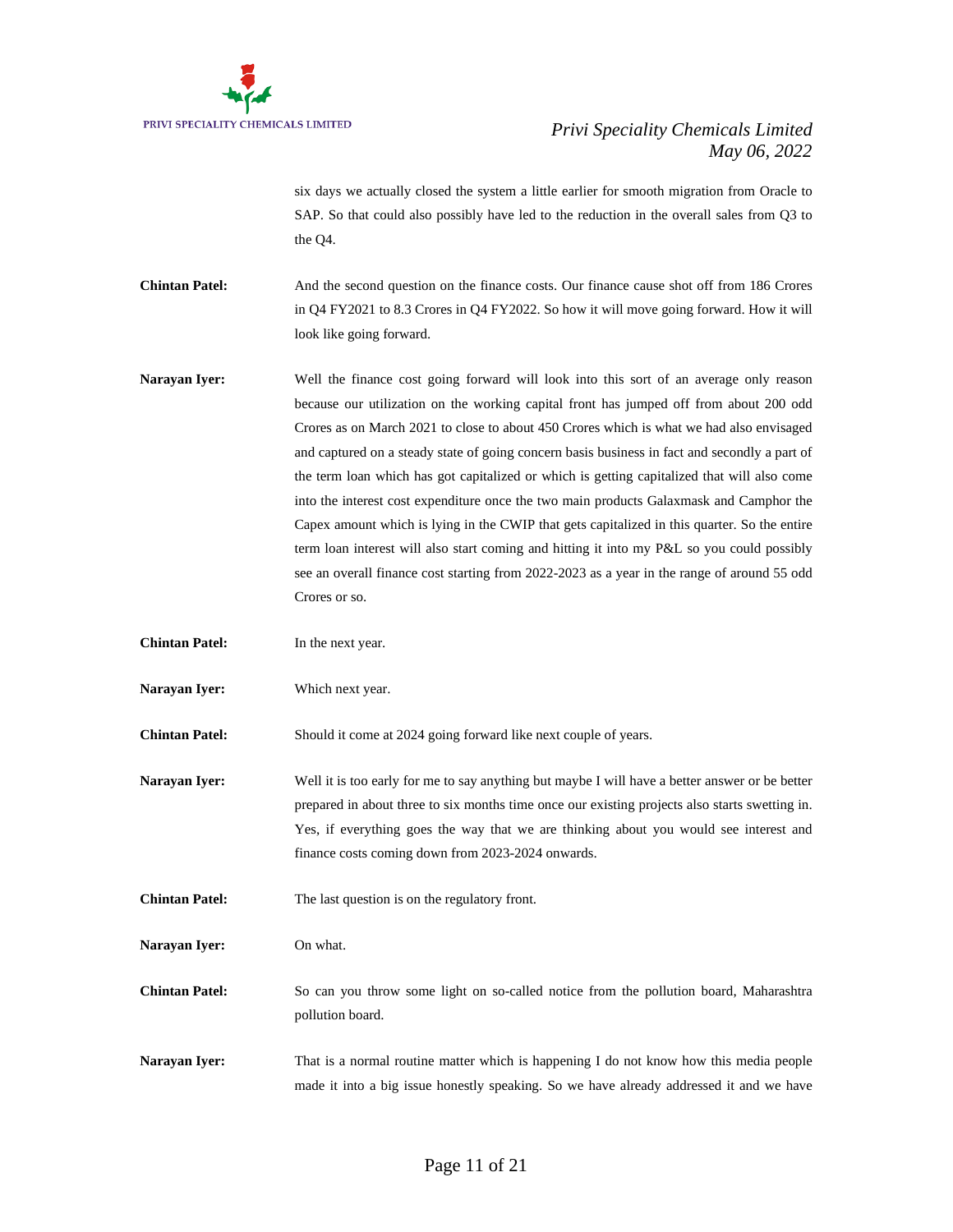

responded to the said notice that we have received so it is absolutely a day-to-day routine affair. So it is not as serious as made by the media channels.

| <b>Chintan Patel:</b> | Okay thank you Sir.                                                                                                                                                                                                                                                                                                                                                                                                                                                                                                                                                              |
|-----------------------|----------------------------------------------------------------------------------------------------------------------------------------------------------------------------------------------------------------------------------------------------------------------------------------------------------------------------------------------------------------------------------------------------------------------------------------------------------------------------------------------------------------------------------------------------------------------------------|
| <b>Moderator:</b>     | Thank you. We have the next question from the line of Riju Dalui an individual investor.<br>Kindly proceed.                                                                                                                                                                                                                                                                                                                                                                                                                                                                      |
| Riju Dalui:           | Thanks for the opportunity. Just two bookkeeping question, first one is that like if you can<br>share the breakup of volume data for Q4 as well as the entire FY2022.                                                                                                                                                                                                                                                                                                                                                                                                            |
| Narayan Iyer:         | Breakup in what terms you want to know.                                                                                                                                                                                                                                                                                                                                                                                                                                                                                                                                          |
| Riju Dalui:           | Sales and volume.                                                                                                                                                                                                                                                                                                                                                                                                                                                                                                                                                                |
| Narayan Iyer:         | So volume for the year for 1402 Crores of sales that we have done that volume is 29432<br>metric tons and for Q4 prima facie it is 7599 metric tons culminating to a sale of about 374<br>Crores what you see.                                                                                                                                                                                                                                                                                                                                                                   |
| Riju Dalui:           | My question was like can you just break it up by segment.                                                                                                                                                                                                                                                                                                                                                                                                                                                                                                                        |
| Narayan Iyer:         | We can possibly do that also and it will come in our annual report we normally give that is<br>in a space and segment so it should come in very soon, the annual report should also come<br>but broadly if my memory serves me right of the said 29432, pine should be somewhere<br>close to 22000 tons. So that is my main forte and phenol could be about 4500 tons. So these<br>two is broad numbers that I can talk about this is the main strength of Privi we have. Final<br>details maybe if there is a mail send by you then I could give you the exact numbers on that. |
| Riju Dalui:           | Got it Sir thank you and the other question was that like could you just confirm that we are<br>talking about 3000 Crores kind of topline by FY2025 given this scenario like what kind of<br>situation, supply chain issues and we have some project that got delayed. So are we still<br>aiming to achieve 3000 Crores kind of topline by 2025.                                                                                                                                                                                                                                 |
| Narayan Iyer:         | We continue to do so as I said we are cautiously optimistic and the vision of 3000 Crores<br>continues to be so. So we will be working on that path and our zeal, our passion is to ensure<br>that Privi reaches 3000 Crores at the earliest 2024-2025 is what our dream is, what our<br>Chairman Mr. Mahesh Babani had also mentioned in the AGM address. If the situation is<br>really going to be bad if not 2024-2025 maybe 2025-2626 but achieving 3000 is something<br>which will happen for sure.                                                                         |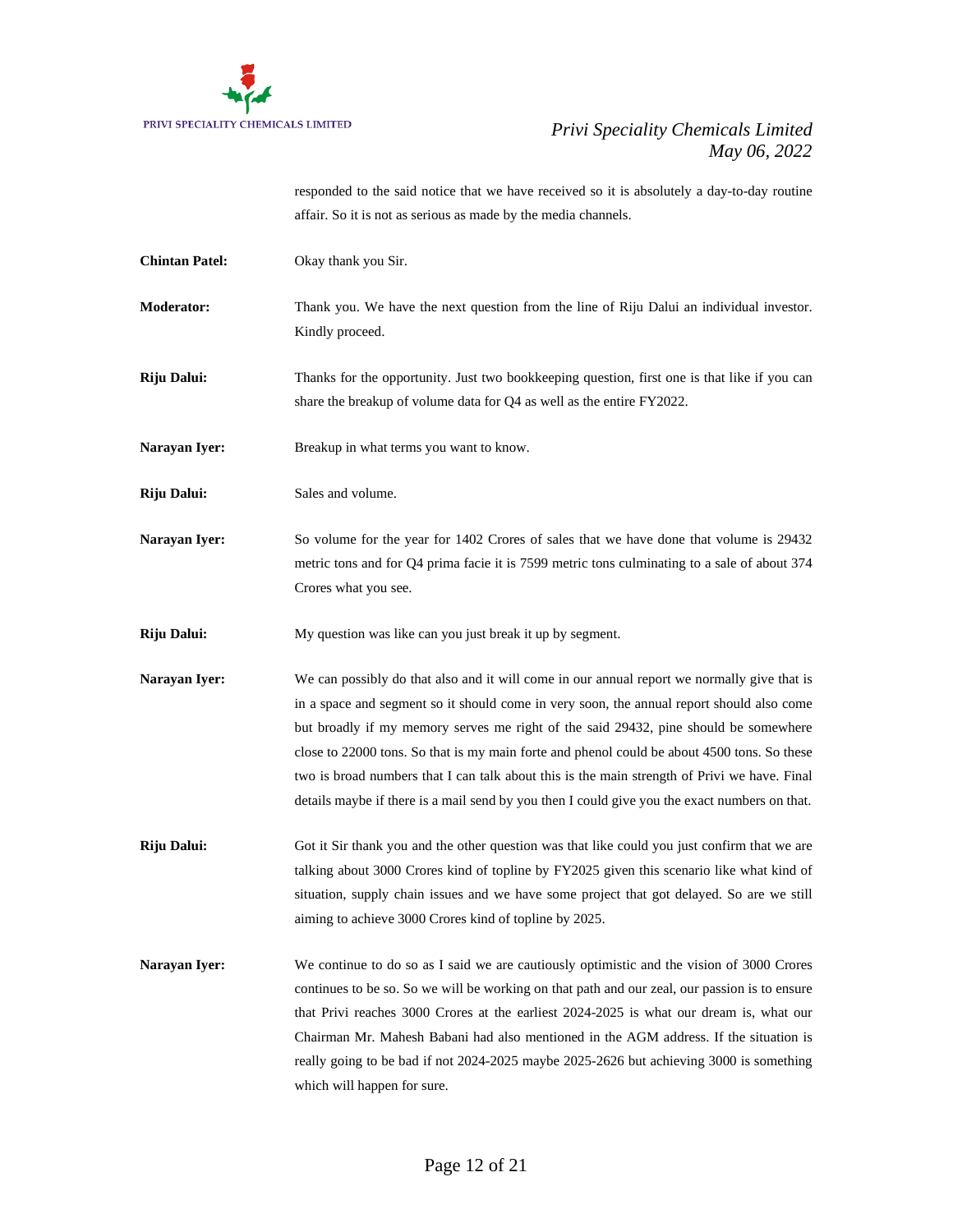

- **Riju Dalui:** Great and one more thing you had shared earlier that Q4 FY2022 volume data and can you please share the Q4 FY2021 volume data.
- **Narayan Iyer:** I do not have offhand, sorry Sir in fact I will have to get back into some of my investors presentation but should be more or less the same or maybe a little bit lower than what we did in FY2022. More or less consistent only because even if you see in the quarterly results that has been published so we did a sale of about 3465 Crores or something of that sort in the quarter in March 2021. So if that is so and with the prices being a little lower around that time as compared to this quarter it should be more or less same more or less same I will say that it will not be a big C change.
- **Riju Dalui:** Got it and one more thing just wanted to confirm. It is like earlier in other call you had said that due to the Russia and Ukraine conflict we might have issue of supplying or sourcing.

Narayan Iyer: Sorry could you clarify once again what you are asking.

- **Riju Dalui:** Yes, so earlier you said that due to Russia and Ukraine conflict our raw material sourcing might get impacted if that situation continues for a month and this is actually continuing more than a month. So what is this situation that you are facing right now and what could be the main issue maybe in a quarter later as you said that 90 days kind of that transit that you have for raw material sourcing.
- Narayan Iyer: What I had stated about a month or month and a half ago was at that time the entire Baltic Sea region or the Caspian sea as it is also known as where these Scandinavian countries have ports whether it is Stockholm, Helsinki, or Norway, Poland and Russia also sharing a part of the sea that time the entire sea and entire ports was shut for other than essential services. Now what I happened to tell you a few moments ago was that the port operations in these region have started thereby allowing the CST which comes from all these Scandinavian countries namely Finland, Denmark, Sweden, Poland all these countries are now started we have been able to get the ships and get the materials from these countries from where we have contracts on the paper mills and everything on that sort so that CST has started coming in. The availability of vessels remains to be a challenge but at the price we are still able to get those CST into our country, but as you know that from these countries to reach into India there is always a gas station period or a gestation time and that time is something that it evolves to reach Privi or Privi's site at Mahad and hence we have developed a huge storage capacities wherein we stock this CST as a raw material front. The only region from where we find now it could be a little problematic from some other mills in Russia and Ukraine. So we are doing our best to ensure that we try to get more and more contracts from other countries which includes US and Canada apart from the six other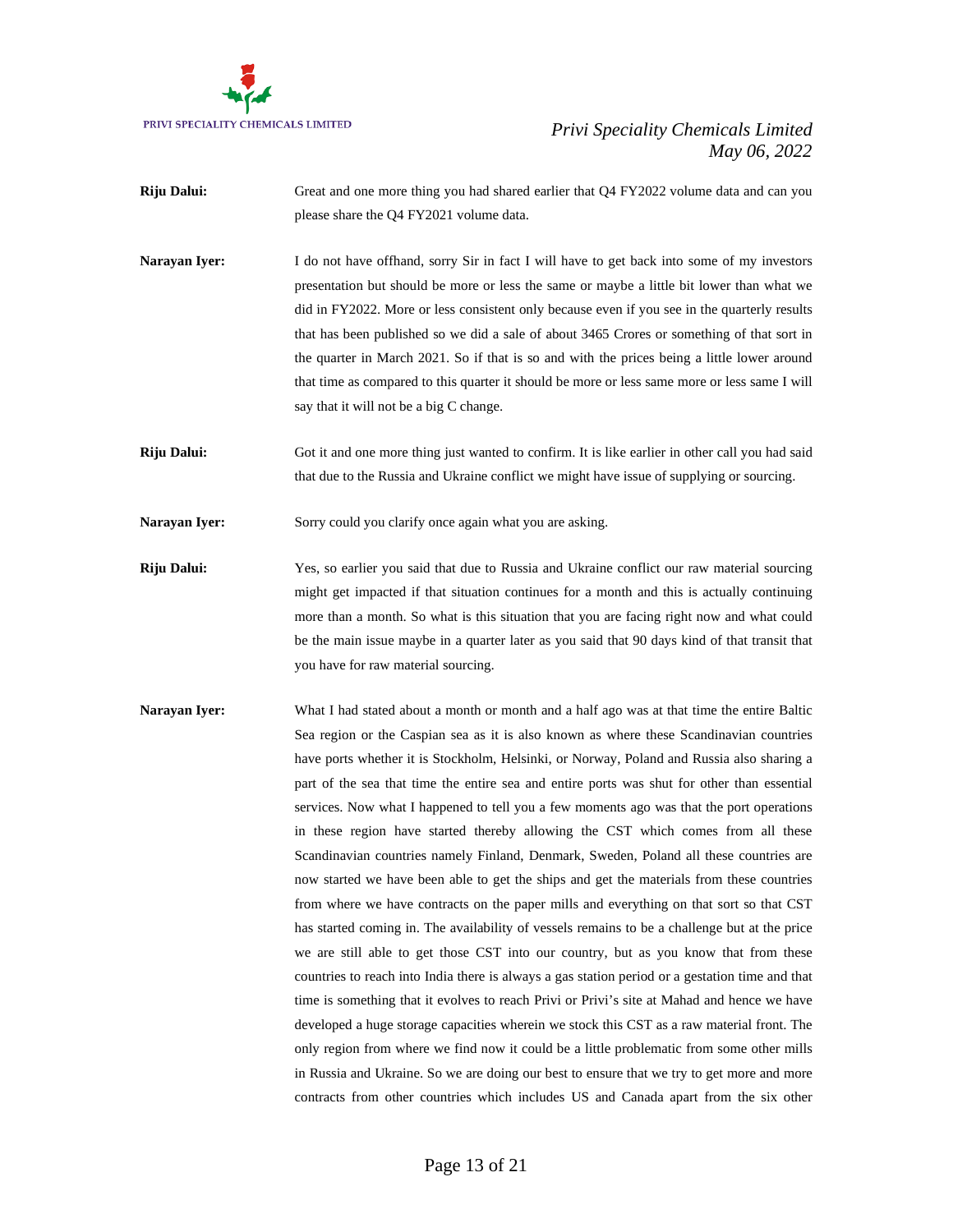

countries in Scandinavia and we also trying to source GTO from Southeast Asia and Brazil, Chile, Colombia and all these countries. So definitely we will have enough of CST stock to ensure that our production volumes with regard to the pine based materials we do not falter or we do not have a position of not having inventory or not having CST to manufacture the finished goods.

**Riju Dalui:** Got it. Thank you for the detailed explanation and best of luck for future growth.

**Moderator:** Thank you. The next question is from the line of Chintan Modi from Haitong Securities. Kindly proceed.

**Chintan Modi:** Hi! Sir, thank you for the opportunity. First question is with respect to the sales. Obviously, last year was a little eventful year, but on a normalized basis is there any seasonality on a quarter-to-quarter basis in sales.

Narayan Iyer: No.

- **Chintan Modi:** So when we talk of about 15% to 18% volume growth plus maybe 5% to 6% of price increase so about 20% to 80% kind of a value growth that we might be seeing next year and near-term pressures continuing. You think that this large part of the growth will be recovered maybe in second half of FY2023.
- **Narayan Iyer:** That is correct because this large part of this growth in this year is going to come from the three new products where we have set up a capacity of close to 10000 tons and this is all going to start rolling in from July onwards so I will say even if we start selling something in the spot in July and August and September the production starts about definitely in the main season which is the Diwali season out here and to some extent new year for the western countries definitely there could be some spurt happening around there and six months of window on the new products will also entail me to participate and with some other customers who have quarterly contractual arrangements so I will be in a better position to participate in those quarterly contracts and more so the confidence stems from the fact that we will be in a position to bid for in the month of October, November for the annual contracts of 2023. So the large players or the biggies who believe in annual contracts we will be able to service them in the fourth quarter. So you will definitely see a spurt happening in my revenue on the fourth quarter for the year 2022-2023.

**Chintan Modi:** Got it and within export sales can you just give us a broad breakup of which are the key regions and what kind of contribution in revenue they do.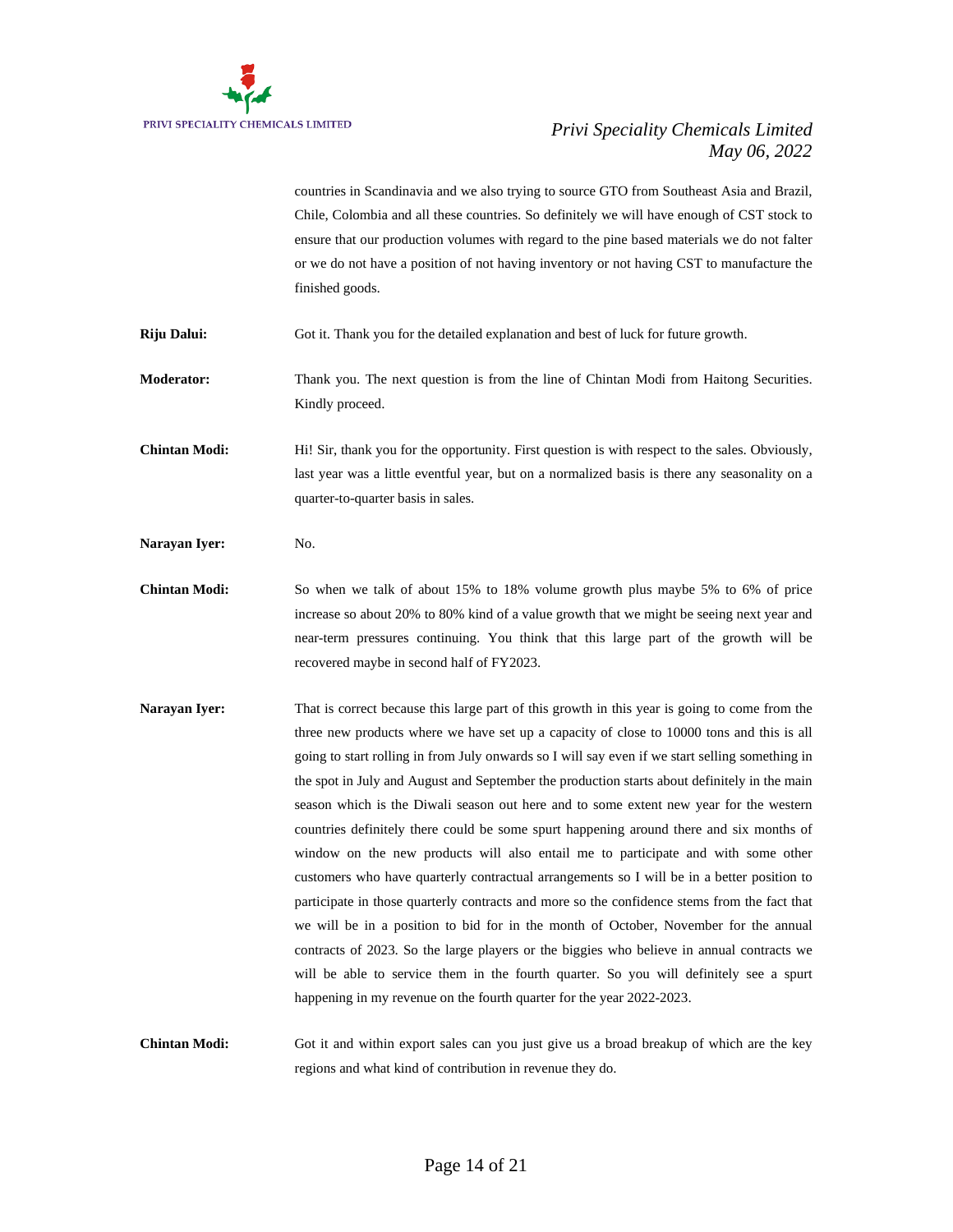

- **Narayan Iyer:** About 32% comes from Europe when I say Europe it is all the European countries in fact I said now UK. UK as such only contributes about a couple of percentage or so. The US and LATAM markets if I have to segregate between north and south of the 18% or 19% of my revenue coming in about 12% comes from the North American continent about 6% to 7% comes from the South American continent, 30% of revenue comes from India and balance from Southeast Asia and a little bit from the Middle East.
- **Chintan Modi:** So large part of the revenue comes from Europe basically and we understand that most of the European companies whose manufacturing bases are in Europe are definitely facing a huge pressure in terms of energy as well as availability of gas. So you believe that this demand impact could be much more prolonged for us going more than beyond two quarters also is it possible because I think this is based on some of the commentaries that I get from other chemical companies also.
- **Narayan Iyer:** Yes, if the stalemate continues with regard to the Ukraine and Russian war it could happen that these European countries will definitely face a huge shortage of gas and most of the gas are being supplied by Russia majorly and to some extent by Ukraine also to these countries. So yes it is a difficult position to be in whether it is a European or a company like us or who caters to the European markets.
- **Chintan Modi:** If you look at this quarter's gross margin we have seen an expansion on a quarter-on-quarter basis and obviously because of freight cost and energy cost on the EBITDA side we are flat at point 12.6% for next year any guidance that you would like to give for a EBITDA margins percentage wise.
- **Narayan Iyer:** Now this is a standard answer that I keep giving to all the investors in all the investor call I know investors and me as a CFO we disagree on that I will once again reiterate that the other income in the books of Privi close to about 32.5-odd Crores or 32 Crores what you see is prima facie on account of the timing differences and the exchange rate differences with regard to the purchases that happens on a particular day and the date in which we make the payment as well as same is the case with regard to the sales also that we follow the customs rate booking whether it is for the imports where as all of you are aware that customs rate when we do a purchase is always about Re.1 higher than the inter-bank rate as on that particular day and when we talk about a sales. A sales customs rate is Rs. lower as compared to the inter-bank rate. So due to which what you see here a culmination of about 25 to 30 Crores every year, every year in fact is nothing but actual Privi's revenue coming from the working capital operations. So I still maintain that my EBITDA level normalizing this Forex gain what you all are seeing here it is actually not Forex it is an operations money which is actually coming to my books, my EBITDA margin in this year is about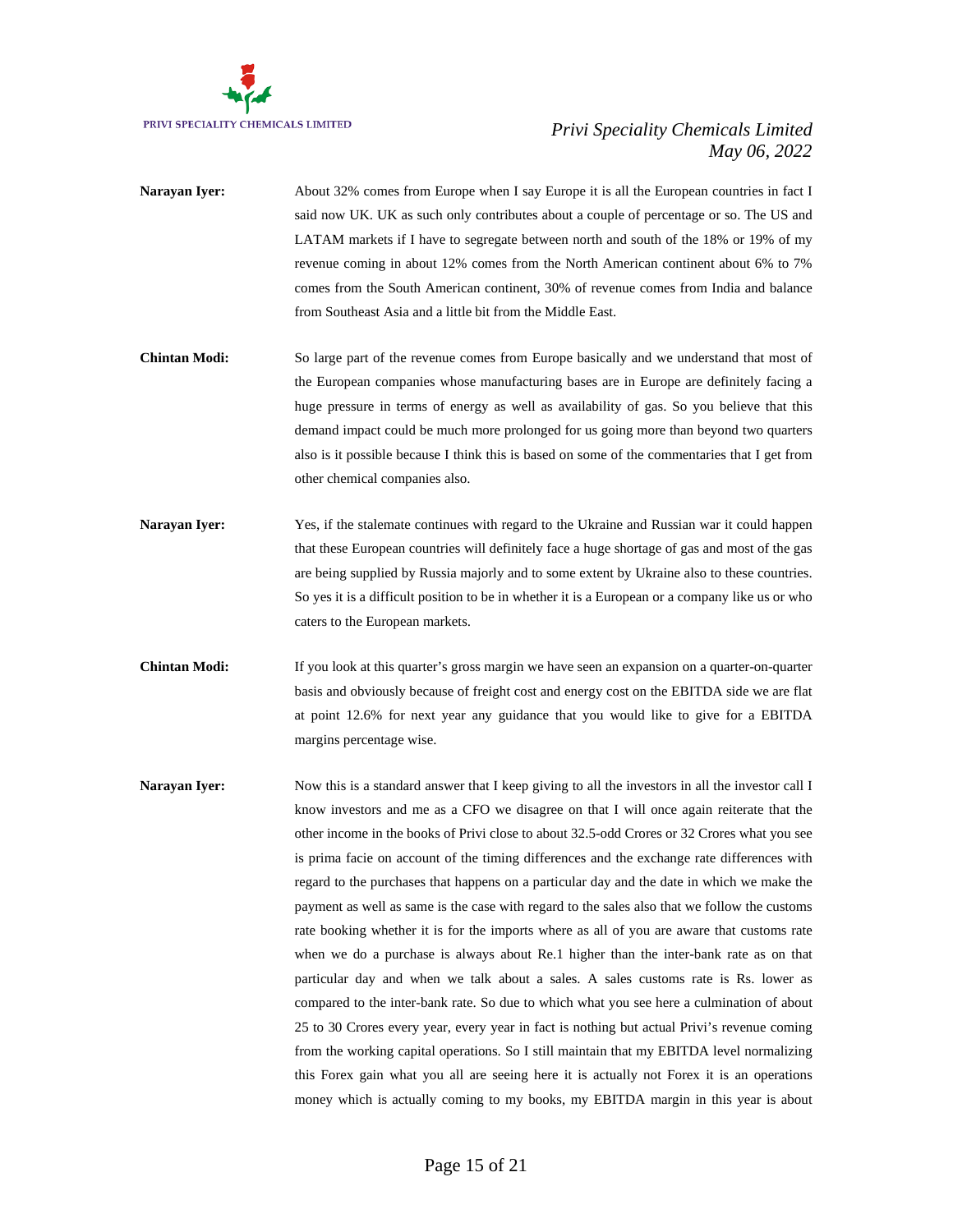

15.8% or so. We definitely will go up may not be immediately in the next two quarters or so but if situation stabilizes going forward what we have all along been maintaining that Privi's steady state of EBITDA numbers should be between 17.5% to 19.5%. So this could be the range in which we will be operating going forward also.

- **Chintan Modi:** Thanks for that, but my question was a little different just if you allow me. The price increases that we have taken is for large part of the business is largely locked for the next one year broadly and this quarter we had benefit in terms of low cost inventory also and that will come in reverse in next couple of quarters. So we have that rate and basically assuming that the freight cost and the energy cost will continue to remain at these levels at least for say next two quarters. You think that despite a sales increase on EBITDA level absolute EBITDA level there could be a growth or it will remain largely flat compared to FY2022.
- **Narayan Iyer:** It could remain a little flattish and probably there could be a dip too.
- **Chintan Modi:** So then probably the bottomline would be clearly a dip because we will have depreciation higher depreciation because of commissioning of Capex interest cost would be higher compared to the current levels because of higher debt also.
- **Narayan Iyer:** That is right.
- **Chintan Modi:** Got it. Thanks a lot for that.
- **Moderator:** Thank you. The next question is from the line of Manish Jain from Moneylife Advisory Services. Kindly proceed.
- **Manish Jain:** Thank you for the opportunity. My question is what is the Capex guidance for the next few years and secondly what is the delay in completion of ongoing Capex and when do you expect the current Capex to come on stream.
- **Narayan Iyer:** The current Capex we expect it to capitalize in this Q1 of 2022 to 2023 and we should be able to see some revenue coming from Q2 a better sense of revenue will come from Q3 and a large part of the revenue on these new Capex will start coming from Q4 as I have been telling that we will be in a better position to sell most of the volume when we enter into long-term contracts with our major customers. Plans for fresh Capex currently we are working out formulating a strategy because Privi always believed in growth. So there are chances that we may take a pause for about six months or nine months see how this new Capex get panned out and based on that we take a call to get into the next Capex mode which is definitely our dream project menthol and which entails a huge amount of Capex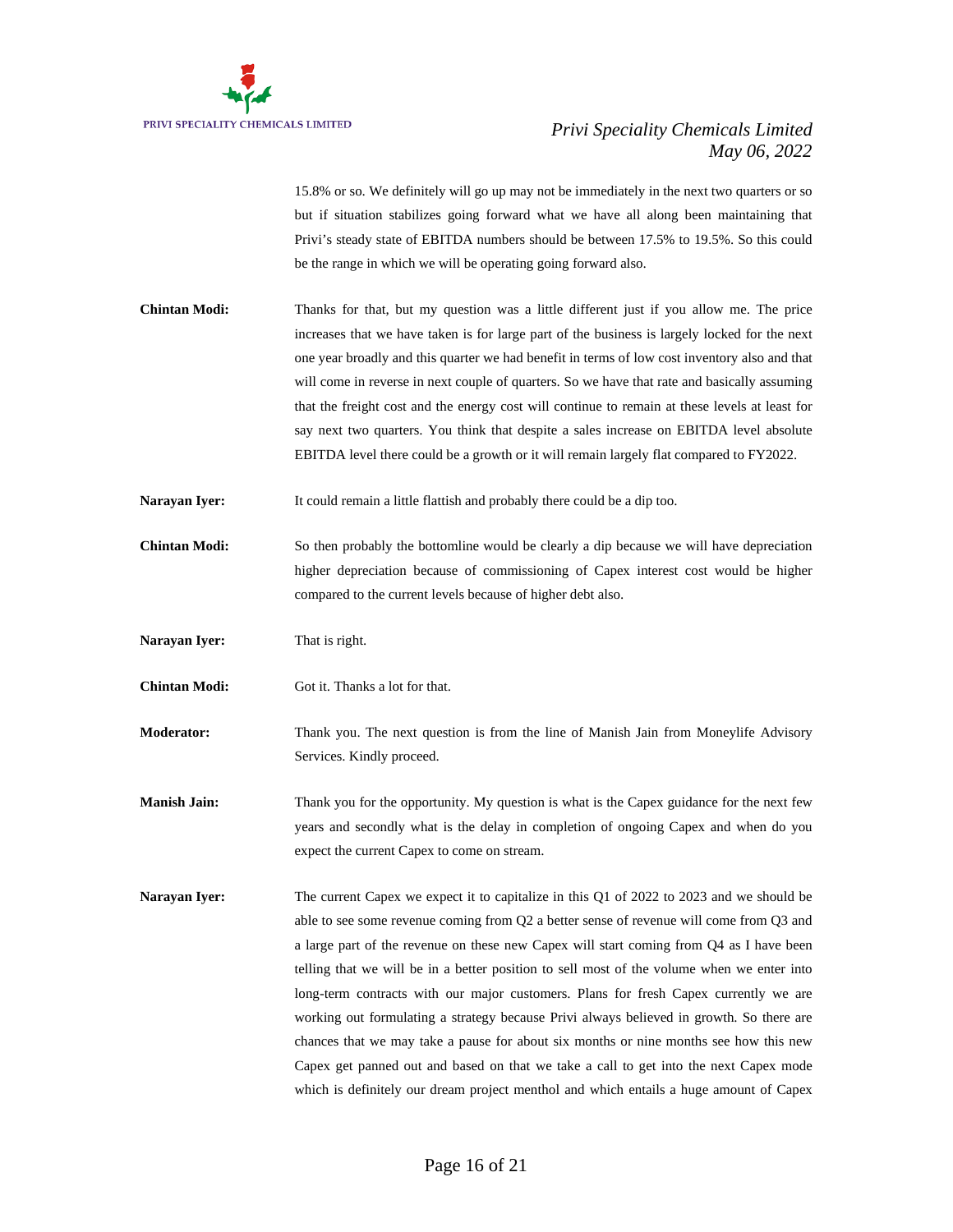

and for which Privi's board has approved an enabling resolution that we could prima facie go to the market and raise some equity for the next set of Capex expansions and also to possibly improve its overall balance sheet and reduce the debt from its books in fact so we also understand that as a parameter so we will start working on those lines now that the board has approved and given us an enabling resolution to come out to the market and possibly see what sort of various fundraising measures are available on the equity front and accordingly we get back to the board and come to the shareholders with a final concrete proposal as to what we want to do and what sort of fundraising we will be doing.

**Manish Jain:** Thank you and all the best.

**Moderator:** Thank you. We have the next question is from the line of Meet Vora from Axis Capital. Kindly proceed.

- **Meet Vora:** Hi! Sir, thanks for the opportunity. Just wanted to clarify on this fundraise that we have just approved we might be waiting for six to nine months. So what kind of estimated Capex or the fundraise that we are doing and what is the estimated timeline for this coming into the market for this Capex because as we are waiting for six to nine months so this will be rolling out in FY2023, FY2024 or how do we pan it out.
- **Narayan Iyer:** Too early for me to give you a concrete answer, but knowing the equity markets and how it functions and the process that is involved including approvals to be taken from the board, the shareholders as well as the stock exchanges and the appointment of an investment banker and all that entire process is as good as running an IPO you can feel that it could take a period of six to nine months time and as I said it is also a time for us to see that the 500 odd plus Crores of Capex that we spend the money on the existing and what we capitalized about a couple of months ago that Capex also starts giving me the return and it starts giving me profits. So it gives me that much more confidence to come to the market and to raise the money because it is always better to raise the money when the company is really doing well and all past Capex's are actually sweating in full flow. So I will definitely revert back to all the shareholders as and when something comes concretely but it is now time for me to start doing the homework meet a lot of people and get into some sort of a table which gives me a clarity as to what sort of fundraise and what costs and what price everything gets evolved.

**Moderator:** Thank you. The next question is from the line of Aman Vij from Astute Investment Management. Kindly proceed.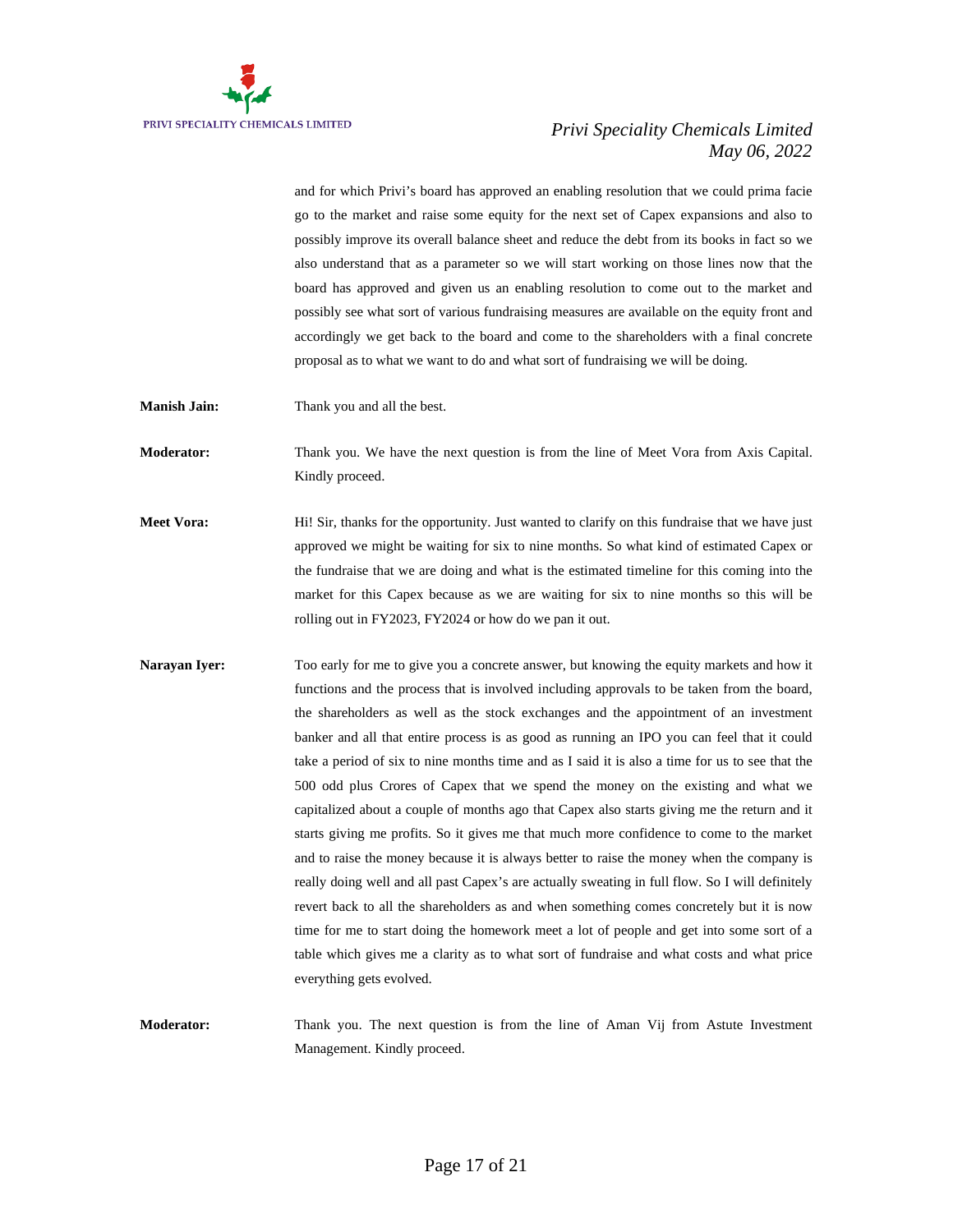

- **Aman Vij:** Good evening Sir. My question is regarding what kind of volumes do you think we can achieve in FY2023 in Galaxmusk, Camphor and Prionyl respectively as well as if you can briefly talk about the demand supply scenario in camphor.
- **Narayan Iyer:** What we are budgeting in to sell of the said 10000 tons of all volumes put together for the first year we have been very, very, very cautious of just about putting into my budget or the business plan once again approved by the board yesterday a number of only about 20% of the volume that is 2000 tons is what we are proposing that we could sell though it could be higher of it. So this is the additional tonnage that may come from the new products in the year 2022-2023. As far as the camphor demand is concerned camphor demand has really increased because of this ongoing pandemic not just in India because India use camphor a lot for religious functions and religious purposes but now the entire world is also using this as a measure to keep COVID at bay or something that I said apart from which of course the pharmaceutical applications and industrial applications continues to be so. Camphor is growing and the market for camphor is growing almost about 8% to 1% in the last couple of years we expect this growth to be maintained going forward also in the next couple of years and that is the reason that we have also set about camphor of almost close to 5000 tons.
- **Aman Vij:** If you can split 2000 into camphor and Galaxmusk that is it from my side.
- **Narayan Iyer:** Almost equal I will say that it could be about 1200 and 800 or so broadly.
- **Aman Vij:** 1200 towards musk or camphor.
- Narayan Iyer: 1200 towards musk and 800 towards camphor.
- Aman Vij: Sure Sir that is it from my side. Thank you.
- **Moderator:** Thank you. The next question is from the line of Aashish Upganlawar from InvesQ Investment Advisors. Kindly proceed.
- **Aashish Upganlawar:** Part of my question was answered, but I believe you have not finalized the equity quantum that you would be liking to go to the market for raisin, is it right.
- Narayan Iver: Correct.
- **Aashish Upganlawar:** But ballpark any idea that you can give, I mean, you know your requirement for the next one year probably.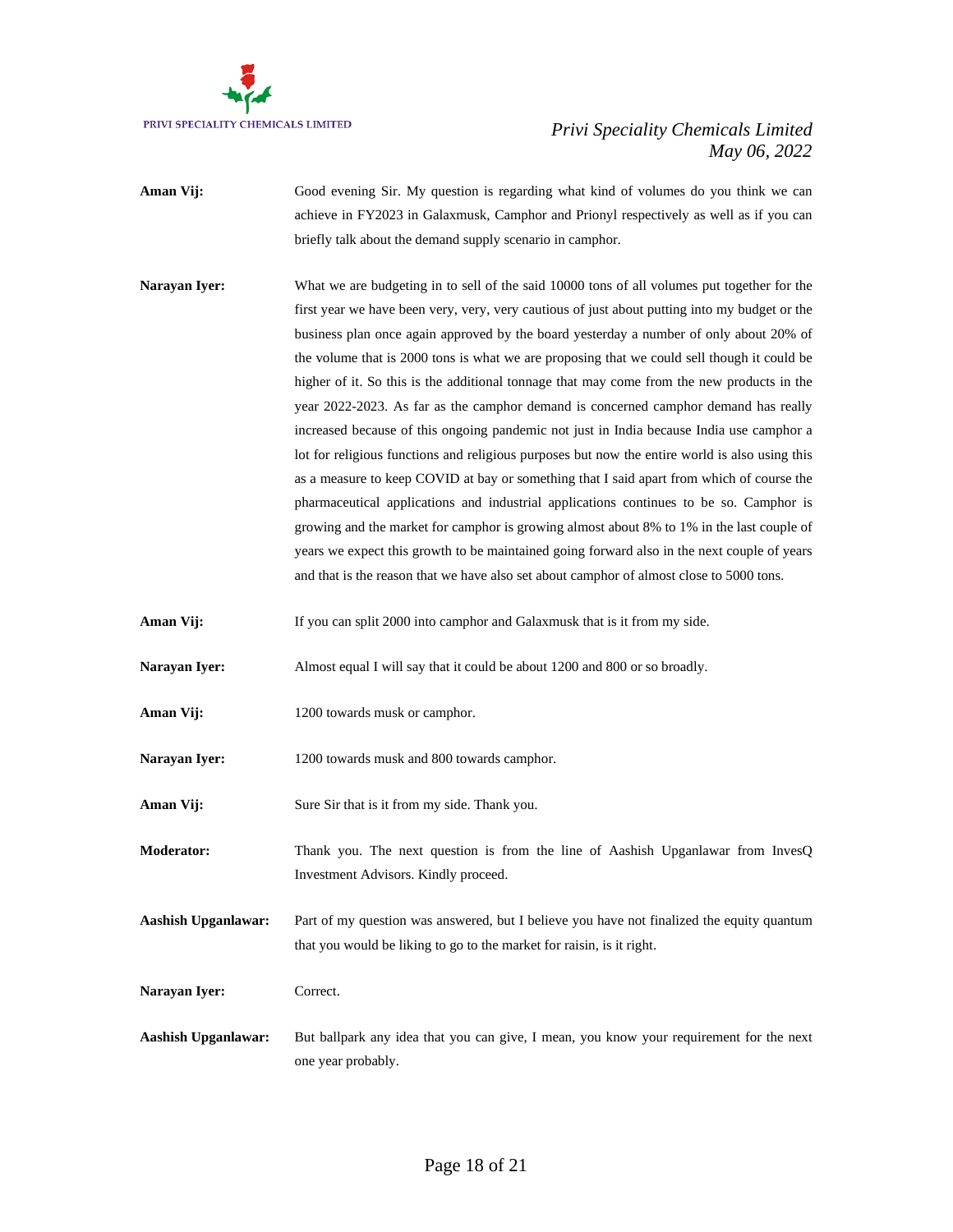

- **Narayan Iyer:** It is not just as a requirement of one year maybe it is a requirement for three to five years. So as I said there are a lot of parameters to be evolved or to be understood before I could say that this is the amount that I am looking at or something, if I do, very difficult to estimate, but it could be less than or equal to 10% to 12% of the equity dilution that is something that I can talk about.
- **Aashish Upganlawar:** `One more thing in the initial remarks I missed on the disruption probably you said that you lost some part of the production because of some issues was it relating to last quarter Q4.
- Narayan Iyer: No, it was related to the flood. There was a flood in the entire Kokand region and Mahad our entire factories was, so our factories were affected because of the flood water coming in, that was what I was trying to say. So what numbers you see is more like a 11 month number rather than a 12 month volume sale.
- Aashish Upganlawar: But this quarter is normalized, I mean, there is nothing...
- Narayan Iyer: More or less yes normalize.
- **Aashish Upganlawar:** Sure thank you.
- **Moderator:** Thank you. The next question is from the line of Anirudh Shetty from Solidarity Investment Managers. Kindly proceed.
- **Anirudh Shetty:** Thank you for taking my question. It was around the debt level. So I understand that this year the net debt to EBITDA would be slightly elevated because our debt has gone up so and our EBITDA has reduced, but if you look at 2023 where do we see our net debt in absolute levels and net debt to EBITDA settling at.
- **Narayan Iyer:** It could come down because we expect the revenues from the new products as I was just trying to talk about and as the revenues improves and we start getting margins from the new products in addition to the full capacity sale of our existing products. We expect the overall debt as we also have some repayments of the term loans that we had availed in the past, it should come to a level of almost equal or to the equity because for the very first time that in Privi's history also the debt to equity has gone above one. Are you talking about debt EBITDA or debt equity.
- **Anirudh Shetty:** So I was looking at debt to EBITDA.
- **Narayan Iyer:** Debt to EBITDA will come down in the coming year because either we expect better EBITDA margins to come about the revenues to grow almost about 25% on what we have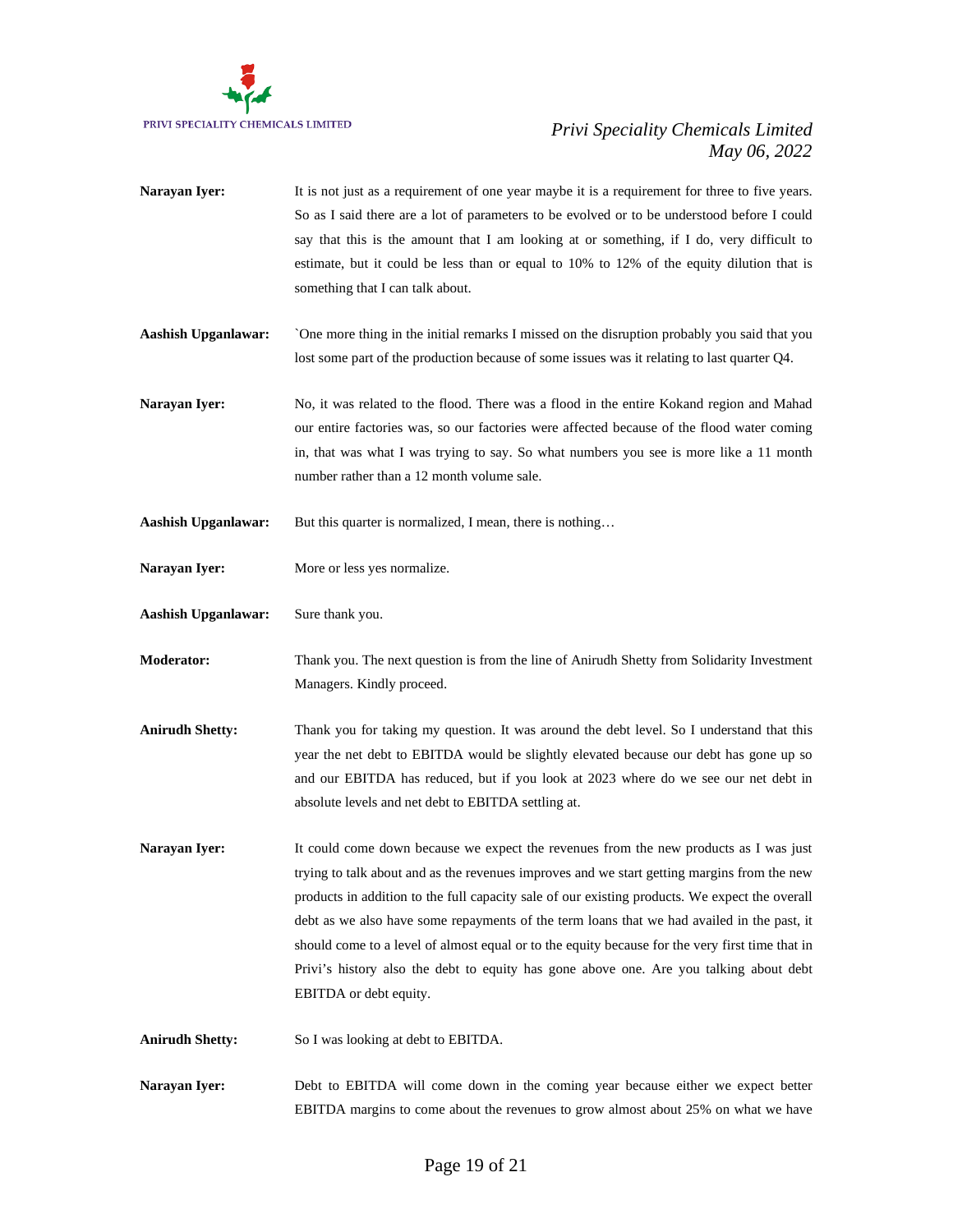

been able to achieve broad numbers I can talk about. So when those sales and starts coming into the revenue front and into our financials the EBITDA improves and debt will remain more or less same or it could reduce as I said because of better churning of the inventory and managing the debtor cycles also it you could see from the high level of 3.82 that it is as on March of 2022. It may come to a sub 3 level by March 2023.

- **Anirudh Shetty:** And our cost of borrowing I saw was around 4.7% for 2022, if I just take the cash financing costs and I take the average borrowing for 2022 and 2021. I just want to understand what is the breakup of this because it seems quite low. So just want to understand are we getting any kind of low cost debt in the mix.
- Narayan Iyer: See we are an export house so prima facie a huge amount of borrowings are from the foreign currency money and foreign currency interest rates are lower than what it is on the INR front and even as far as the INR front is concerned we got very good rates for most of the banks very, very competitive rates in fact because banks are happy with the overall rate which we also have been maintaining our relationship with them have been servicing all their debt obligations on time without any failure. So that is the reason that they do not mind giving us loans at very, very competitive prices because my ratings also are pretty good.
- **Anirudh Shetty:** Thank you for taking my questions.

**Moderator:** Thank you. Ladies and gentlemen the management would take one last question. The next question is from the line of Praful from BPS. Kindly proceed.

- **Praful:** Thank you Sir for taking my question. My question is around the fixed assets like the capacity we have currently and our aspiration target of 3000 Crores in three years time. So the question is that if I look at the current fixed assets including the work in progress it is around 1100 Crores odd and the fixed asset turn like typically ranges between 2 and 2.2 x so if I assume the same asset turn it will take us to around like 2200 to 2400 Crores. So my questions like is that does that mean that there will be some additional Capex to reach that 3000 Crores target in coming year.
- Narayan Iyer: Possibly there will be a little bit of Capex on some of the existing products our main products in the pine space for us to reach the 3000 Crores mark. However having said that what you are looking at 1100 is more like a WDV basis a written down value gross block whereas when we look at an asset to turnover ratio we look at a gross block in fact my gross block is somewhere closer to the 1400 Crores mark.